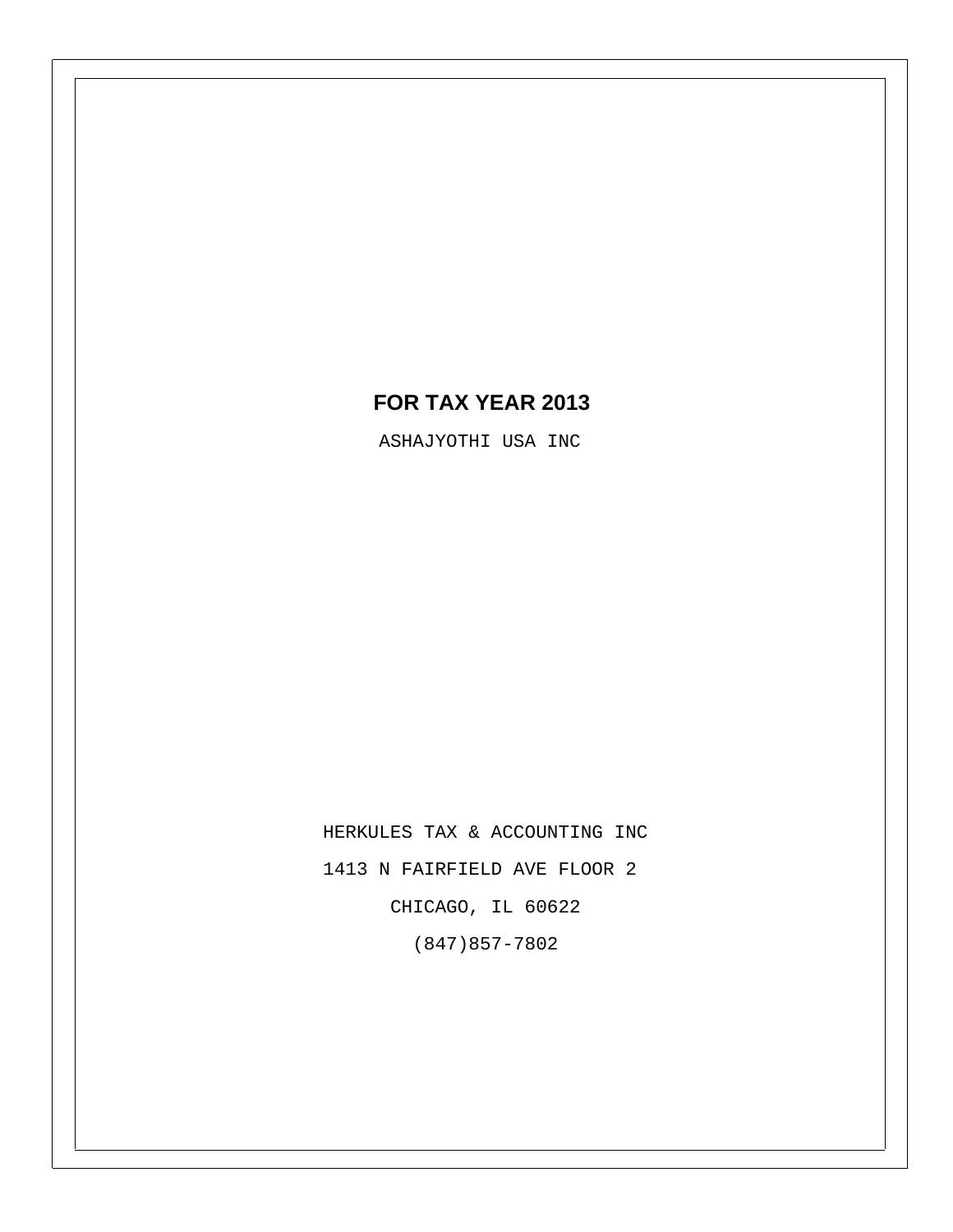Form  $990 - EZ$ 

#### **990-EZ 2013 Short Form Return of Organization Exempt From Income Tax**

OMB No. 1545-1150

| Under section 501(c), 527, or 4947(a)(1) of the Internal Revenue Code (except private foundations) |  |
|----------------------------------------------------------------------------------------------------|--|
|                                                                                                    |  |

**Do not enter Social Security numbers on this form as it may be made public.** 

**Open to Public**

|                   |                               | Department of the Treasury        | Information about Form 990-EZ and its instructions is at www.irs.gov/form990.                                                        |                                 |                   | <b>Inspection</b>                |
|-------------------|-------------------------------|-----------------------------------|--------------------------------------------------------------------------------------------------------------------------------------|---------------------------------|-------------------|----------------------------------|
|                   |                               | <b>Internal Revenue Service</b>   | A For the 2013 calendar year, or tax year beginning<br>$05 - 01$<br>, 2013, and ending                                               |                                 | $04 - 30$         | , 2014                           |
|                   | <b>B</b> Check if applicable: |                                   | Name of organization<br>c                                                                                                            |                                 |                   | D Employer identification number |
|                   | Address change                |                                   | ASHAJYOTHI USA INC                                                                                                                   |                                 | 26-3537756        |                                  |
|                   | Name change                   |                                   | Room/suite<br>Number and street (or P.O. box, if mail is not delivered to street address)                                            | E Telephone number              |                   |                                  |
|                   | Initial return                |                                   |                                                                                                                                      |                                 |                   |                                  |
|                   | Terminated                    |                                   | PO BOX 2613                                                                                                                          |                                 | $(214)682 - 3905$ |                                  |
|                   | Amended return                |                                   | City or town, state or province, country, and ZIP or foreign postal code                                                             | F Group Exemption               |                   |                                  |
|                   | Application pending           |                                   | FRISCO, TX 75034                                                                                                                     | Number                          |                   |                                  |
| G                 |                               | <b>Accounting Method:</b>         | $[X]$ Cash $\Box$ Accrual<br>Other (specify) $\blacktriangleright$                                                                   | $H$ Check $\blacktriangleright$ | $\Box$            | if the organization is not       |
|                   |                               |                                   | Website: WWW.ASHAJYOTHIUSA.ORG                                                                                                       | required to attach Schedule B   |                   |                                  |
|                   |                               |                                   | <b>Tax-exempt status</b> (check only one) - $\mathbf{x}$ 501(c)(3)<br>501(c)<br>$\triangleleft$ (insert no.)<br>527<br>4947(a)(1) or | (Form 990, 990-EZ, or 990-PF).  |                   |                                  |
|                   |                               | K Form of organization:           | $X$ Corporation<br>Trust<br>Association<br>Other                                                                                     |                                 |                   |                                  |
| L                 |                               |                                   | Add lines 5b, 6c, and 7b, to line 9 to determine gross receipts. If gross receipts are \$200,000 or more, or if total assets         |                                 |                   |                                  |
|                   |                               |                                   | (Part II, column (B) below) are \$500,000 or more, file Form 990 instead of Form 990-EZ<br>. <b>&gt;</b> \$                          |                                 |                   | 78,892                           |
|                   | Part I                        |                                   | Revenue, Expenses, and Changes in Net Assets or Fund Balances (see the instructions for Part I)                                      |                                 |                   |                                  |
|                   |                               |                                   | Check if the organization used Schedule O to respond to any question in this Part I                                                  |                                 |                   | ⊠                                |
|                   | 1                             |                                   | Contributions, gifts, grants, and similar amounts received                                                                           |                                 | 1                 | 78,892                           |
|                   | 2                             |                                   | Program service revenue including government fees and contracts<br>.                                                                 |                                 | 2                 |                                  |
|                   | 3                             |                                   | Membership dues and assessments<br>.                                                                                                 |                                 | 3                 |                                  |
|                   | 4                             | Investment income                 |                                                                                                                                      |                                 | 4                 |                                  |
|                   | 5a                            |                                   | Gross amount from sale of assets other than inventory<br>5a                                                                          |                                 |                   |                                  |
|                   |                               |                                   | 5b<br><b>b</b> Less: cost or other basis and sales expenses                                                                          |                                 |                   |                                  |
|                   | c                             |                                   | Gain or (loss) from sale of assets other than inventory (Subtract line 5b from line 5a)                                              |                                 | 5c                |                                  |
|                   | 6                             |                                   | Gaming and fundraising events                                                                                                        |                                 |                   |                                  |
|                   |                               |                                   | a Gross income from gaming (attach Schedule G if greater than                                                                        |                                 |                   |                                  |
|                   |                               | \$15,000                          | 6a                                                                                                                                   |                                 |                   |                                  |
| Revenue           |                               |                                   | <b>b</b> Gross income from fundraising events (not including \$<br>of contributions                                                  |                                 |                   |                                  |
|                   |                               |                                   | from fundraising events reported on line 1) (attach Schedule G if the                                                                |                                 |                   |                                  |
|                   |                               |                                   | sum of such gross income and contributions exceeds \$15,000)<br>6b                                                                   |                                 |                   |                                  |
|                   |                               |                                   | 6c<br>c Less: direct expenses from gaming and fundraising events                                                                     | 1,369                           |                   |                                  |
|                   |                               |                                   | d Net income or (loss) from gaming and fundraising events (add lines 6a and 6b and subtract                                          |                                 |                   |                                  |
|                   |                               | line 6c)                          |                                                                                                                                      |                                 | 6d                | (1, 369)                         |
|                   |                               |                                   | 7a Gross sales of inventory, less returns and allowances<br>7a                                                                       |                                 |                   |                                  |
|                   |                               | <b>b</b> Less: cost of goods sold | 7b                                                                                                                                   |                                 |                   |                                  |
|                   |                               |                                   | c Gross profit or (loss) from sales of inventory (Subtract line 7b from line 7a)                                                     |                                 | 7c                |                                  |
|                   | 8                             |                                   | Other revenue (describe in Schedule O)                                                                                               |                                 | 8                 |                                  |
|                   | 9                             |                                   | Total revenue. Add lines 1, 2, 3, 4, 5c, 6d, 7c, and 8                                                                               |                                 | 9                 | 77,523                           |
|                   | 10                            |                                   | Grants and similar amounts paid (list in Schedule O)                                                                                 |                                 | 10                | 51,545                           |
|                   | 11                            |                                   | Benefits paid to or for members                                                                                                      |                                 | 11                |                                  |
|                   | 12                            |                                   | Salaries, other compensation, and employee benefits                                                                                  |                                 | 12                |                                  |
|                   | 13                            |                                   | Professional fees and other payments to independent contractors                                                                      |                                 | 13                |                                  |
| Expenses          | 14                            |                                   | Occupancy, rent, utilities, and maintenance                                                                                          |                                 | 14                |                                  |
|                   | 15                            |                                   | Printing, publications, postage, and shipping                                                                                        |                                 | 15                |                                  |
|                   | 16                            |                                   | Other expenses (describe in Schedule O)                                                                                              |                                 | 16                | 3,959                            |
|                   | 17                            |                                   |                                                                                                                                      |                                 | 17                | 55,504                           |
|                   | 18                            |                                   | Excess or (deficit) for the year (Subtract line 17 from line 9)                                                                      |                                 | 18                | 22,019                           |
|                   | 19                            |                                   | Net assets or fund balances at beginning of year (from line 27, column (A)) (must agree with                                         |                                 |                   |                                  |
|                   |                               |                                   | end-of-year figure reported on prior year's return)                                                                                  |                                 | 19                | 44,490                           |
| <b>Net Assets</b> | 20                            |                                   | Other changes in net assets or fund balances (explain in Schedule O)<br>.                                                            |                                 | 20                | (4, 584)                         |
|                   | 21                            |                                   | Net assets or fund balances at end of year. Combine lines 18 through 20<br>. <b>. 7</b>                                              |                                 | 21                | 61,925                           |
|                   |                               |                                   | For Paperwork Reduction Act Notice, see the separate instructions.                                                                   |                                 |                   | Form 990-EZ (2013)               |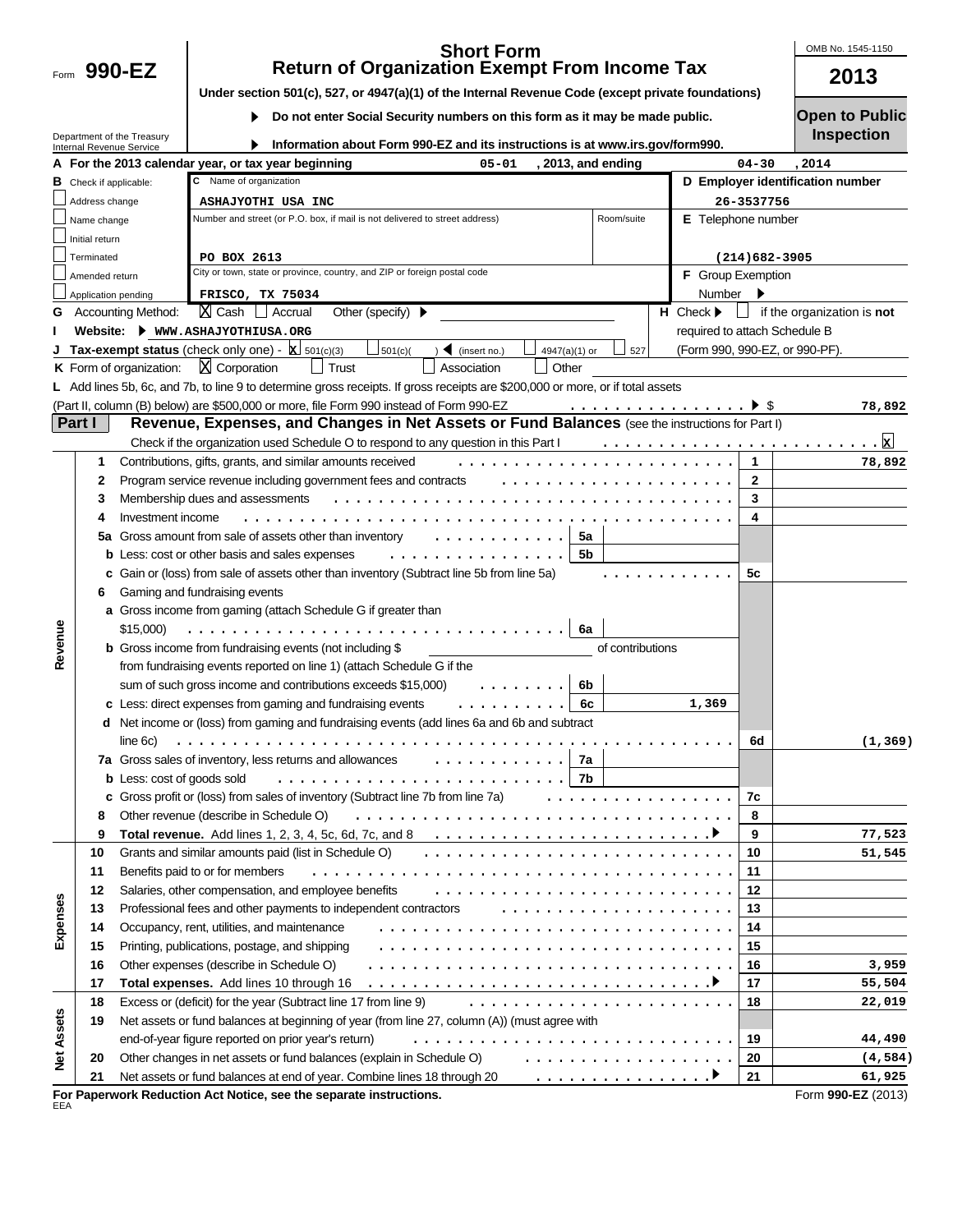| Part II<br><b>Balance Sheets</b> (see the instructions for Part II)<br>Check if the organization used Schedule O to respond to any question in this Part II<br>(A) Beginning of year |     |                             |
|--------------------------------------------------------------------------------------------------------------------------------------------------------------------------------------|-----|-----------------------------|
|                                                                                                                                                                                      |     |                             |
|                                                                                                                                                                                      |     |                             |
|                                                                                                                                                                                      |     | (B) End of year             |
| 22 Cash, savings, and investments<br>44,490                                                                                                                                          | 22  | 61,925                      |
| 23 Land and buildings<br>0                                                                                                                                                           | 23  | 0                           |
| 24 Other assets (describe in Schedule O)<br>$\mathbf 0$                                                                                                                              | 24  | 0                           |
| 25 Total assets<br>44,490                                                                                                                                                            | 25  | 61,925                      |
| 26 Total liabilities (describe in Schedule O)<br>0                                                                                                                                   | 26  | 0                           |
| 27 Net assets or fund balances (line 27 of column (B) must agree with line 21)<br>$\cdots$<br>44,490                                                                                 | 27  | 61,925                      |
| Statement of Program Service Accomplishments (see the instructions for Part III)<br>Part III                                                                                         |     | <b>Expenses</b>             |
| Check if the organization used Schedule O to respond to any question in this Part III<br>.                                                                                           |     | (Required for section       |
| What is the organization's primary exempt purpose?<br>SUPPORT FOR SPECIAL NEEDS CHILDREN                                                                                             |     | $501(c)(3)$ and $501(c)(4)$ |
| Describe the organization's program service accomplishments for each of its three largest program services,                                                                          |     | organizations and section   |
| as measured by expenses. In a clear and concise manner, describe the services provided, the number of                                                                                |     | 4947(a)(1) trusts; optional |
| persons benefited, and other relevant information for each program title.                                                                                                            |     | for others.)                |
| 28 FINANCED FOOD PURCHASES, SHELTER, PHYSIOTHERAPY SERVICES,                                                                                                                         |     |                             |
| AND EDUCATION FOR 100 CHILDREN.                                                                                                                                                      |     |                             |
|                                                                                                                                                                                      |     |                             |
| ΙX<br>(Grants \$<br>35, 349 ) If this amount includes foreign grants, check here                                                                                                     | 28a | 0                           |
| 29<br>FINANCED HEALTH CARE AND SUSTAINABILITY INITIATIVES FOR 500                                                                                                                    |     |                             |
| CHILDREN.                                                                                                                                                                            |     |                             |
|                                                                                                                                                                                      |     |                             |
| ΙX<br>(Grants \$<br>16, 195) If this amount includes foreign grants, check here<br>.                                                                                                 | 29a | 0                           |
| 30                                                                                                                                                                                   |     |                             |
|                                                                                                                                                                                      |     |                             |
|                                                                                                                                                                                      |     |                             |
| (Grants \$<br>If this amount includes foreign grants, check here $\dots \dots$                                                                                                       | 30a |                             |
| 31 Other program services (describe in Schedule O)                                                                                                                                   |     |                             |
| (Grants \$<br>If this amount includes foreign grants, check here $\dots \dots$                                                                                                       | 31a |                             |
|                                                                                                                                                                                      |     |                             |
|                                                                                                                                                                                      | 32  | $\Omega$                    |
| Part IV<br>List of Officers, Directors, Trustees, and Key Employees (list each one even if not compensated (see the instructions for Part IV)                                        |     |                             |
| Check if the organization used Schedule O to respond to any question in this Part IV                                                                                                 |     |                             |
| (c) Reportable<br>(d) Health benefits,                                                                                                                                               |     |                             |
| (b) Average<br>contributions to employee<br>compensation<br>(a) Name and title<br>hours per week                                                                                     |     | (e) Estimated amount of     |
| (Form W-2/1099-MISC)<br>benefit plans, and<br>devoted to position                                                                                                                    |     | other compensation          |
| (if not paid, enter -0-)<br>deferred compensation<br><b>RAVI KANTAMSETTY</b>                                                                                                         |     |                             |
| 10<br>n                                                                                                                                                                              | 0   | 0                           |
| PRESIDENT/CEO<br>HARNATH KANUKOLANU                                                                                                                                                  |     |                             |
| CFO<br>4<br>O                                                                                                                                                                        | o   | 0                           |
| SUNEELA GANDROTHU                                                                                                                                                                    |     |                             |
| o                                                                                                                                                                                    | o   | 0                           |
| 4<br><b>SECRETARY</b>                                                                                                                                                                |     |                             |
| <b>SREERAM YERRA</b><br>o                                                                                                                                                            |     |                             |
| 5<br>COO                                                                                                                                                                             | 0   | 0                           |
|                                                                                                                                                                                      |     |                             |
|                                                                                                                                                                                      |     |                             |
|                                                                                                                                                                                      |     |                             |
|                                                                                                                                                                                      |     |                             |
|                                                                                                                                                                                      |     |                             |
|                                                                                                                                                                                      |     |                             |
|                                                                                                                                                                                      |     |                             |
|                                                                                                                                                                                      |     |                             |
|                                                                                                                                                                                      |     |                             |
|                                                                                                                                                                                      |     |                             |
|                                                                                                                                                                                      |     |                             |
|                                                                                                                                                                                      |     |                             |
|                                                                                                                                                                                      |     |                             |
|                                                                                                                                                                                      |     |                             |
|                                                                                                                                                                                      |     |                             |
|                                                                                                                                                                                      |     |                             |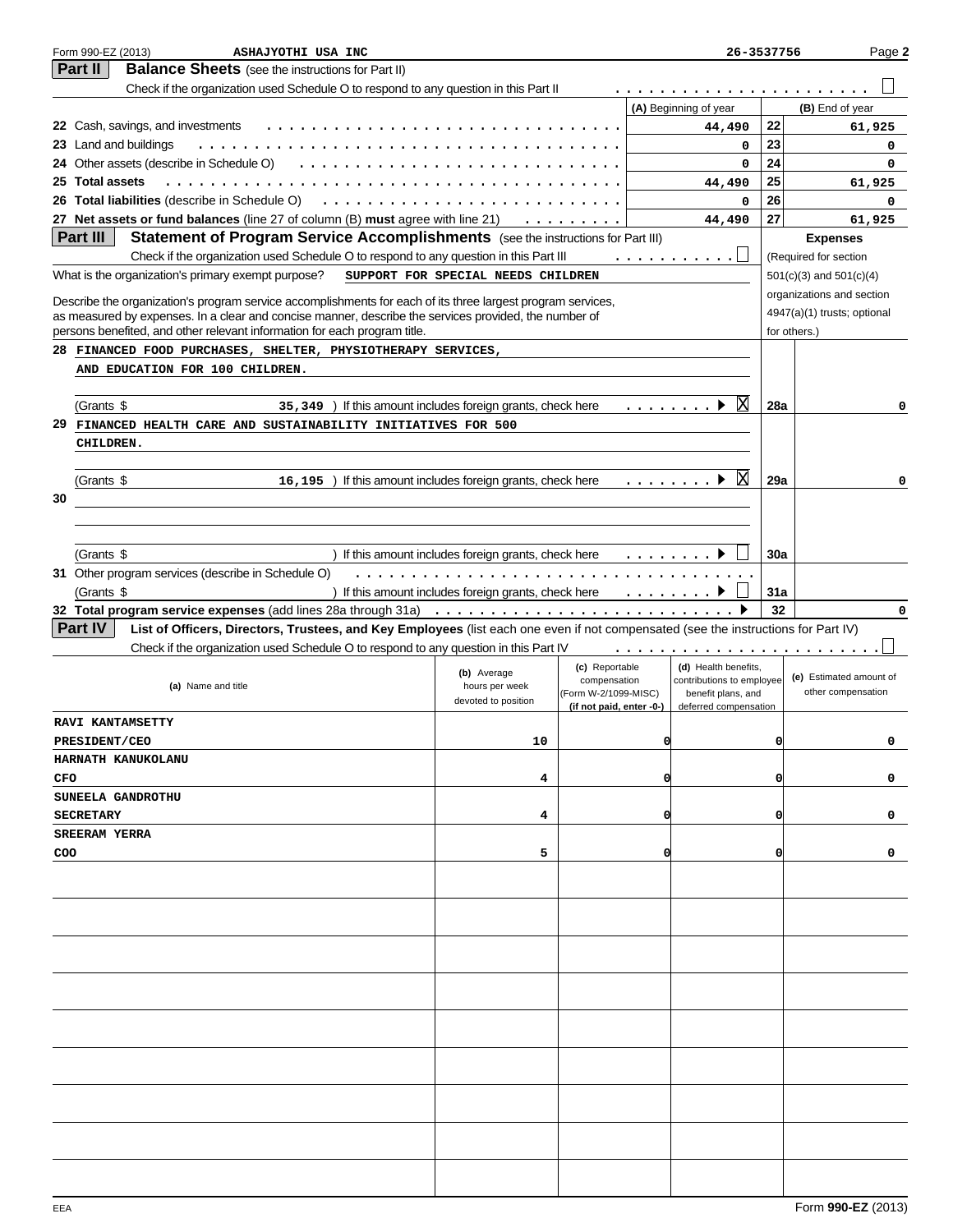|    | 26-3537756<br>Form 990-EZ (2013)<br>ASHAJYOTHI USA INC                                                                         |                 |            | Page 3 |
|----|--------------------------------------------------------------------------------------------------------------------------------|-----------------|------------|--------|
|    | Other Information (Note the Schedule A and personal benefit contract statement requirements in the<br><b>Part V</b>            |                 |            |        |
|    | instructions for Part V) Check if the organization used Schedule O to respond to any question in this Part V                   |                 |            |        |
|    |                                                                                                                                |                 | <b>Yes</b> | No     |
| 33 | Did the organization engage in any significant activity not previously reported to the IRS? If "Yes," provide a                |                 |            |        |
|    | detailed description of each activity in Schedule O                                                                            | 33              |            | Χ      |
| 34 | Were any significant changes made to the organizing or governing documents? If "Yes," attach a conformed                       |                 |            |        |
|    | copy of the amended documents if they reflect a change to the organization's name. Otherwise, explain the                      |                 |            |        |
|    | change on Schedule O (see instructions)                                                                                        | 34              |            | Χ      |
|    | 35 a Did the organization have unrelated business gross income of \$1,000 or more during the year from business                |                 |            |        |
|    | activities (such as those reported on lines 2, 6a, and 7a, among others)?                                                      | 35а             |            | Χ      |
|    | b If "Yes," to line 35a, has the organization filed a Form 990-T for the year? If "No," provide an explanation in Schedule O   | 35 <sub>b</sub> |            |        |
|    |                                                                                                                                |                 |            |        |
|    | c Was the organization a section $501(c)(4)$ , $501(c)(5)$ , or $501(c)(6)$ organization subject to section $6033(e)$ notice,  |                 |            |        |
|    | reporting, and proxy tax requirements during the year? If "Yes," complete Schedule C, Part III                                 | 35c             |            | Χ      |
| 36 | Did the organization undergo a liquidation, dissolution, termination, or significant disposition of net assets                 |                 |            |        |
|    | during the year? If "Yes," complete applicable parts of Schedule N<br>.                                                        | 36              |            | X.     |
|    | 37a<br>37 a Enter amount of political expenditures, direct or indirect, as described in the instructions $\ldots$ .            |                 |            |        |
|    | <b>b</b> Did the organization file Form 1120-POL for this year?<br>.                                                           | 37 <sub>b</sub> |            | Χ      |
|    | 38 a Did the organization borrow from, or make any loans to, any officer, director, trustee, or key employee or were           |                 |            |        |
|    | any such loans made in a prior year and still outstanding at the end of the tax year covered by this return?                   | <b>38a</b>      |            | Χ      |
|    | 38b<br><b>b</b> If "Yes," complete Schedule L, Part II and enter the total amount involved                                     |                 |            |        |
| 39 | Section 501(c)(7) organizations. Enter:                                                                                        |                 |            |        |
|    | a Initiation fees and capital contributions included on line 9<br><b>39a</b>                                                   |                 |            |        |
|    | 39 <sub>b</sub><br><b>b</b> Gross receipts, included on line 9, for public use of club facilities<br>.                         |                 |            |        |
|    | 40 a Section 501(c)(3) organizations. Enter amount of tax imposed on the organization during the year under:                   |                 |            |        |
|    | section 4911 ▶<br>; section 4912 $\blacktriangleright$<br>$\sim$ ; section 4955                                                |                 |            |        |
|    | <b>b</b> Section $501(c)(3)$ and $501(c)(4)$ organizations. Did the organization engage in any section 4958 excess benefit     |                 |            |        |
|    | transaction during the year, or did it engage in an excess benefit transaction in a prior year that has not been               |                 |            |        |
|    | reported on any of its prior Forms 990 or 990-EZ? If "Yes," complete Schedule L, Part I                                        | 40b             |            | Χ      |
|    | c Section 501(c)(3) and 501(c)(4) organizations. Enter amount of tax imposed on                                                |                 |            |        |
|    | organization managers or disqualified persons during the year under sections 4912,                                             |                 |            |        |
|    | 4955, and 4958                                                                                                                 |                 |            |        |
|    | <b>d</b> Section 501(c)(3) and 501(c)(4) organizations. Enter amount of tax on line 40c                                        |                 |            |        |
|    | reimbursed by the organization<br>.                                                                                            |                 |            |        |
|    | e All organizations. At any time during the tax year, was the organization a party to a prohibited tax shelter                 |                 |            |        |
|    | transaction? If "Yes," complete Form 8886-T                                                                                    | 40e             |            | Χ      |
|    |                                                                                                                                |                 |            |        |
| 41 | List the states with which a copy of this return is filed                                                                      |                 |            |        |
|    | Telephone no.<br>42 a The organization's books are in care of ▶ RAVI KANTAMSETTY<br>214-682-3905                               |                 |            |        |
|    | $ZIP + 4$ ▶<br>Located at $\blacktriangleright$ 4188 FOREST PARK LN, FRISCO, TX<br>75033                                       |                 |            |        |
|    | <b>b</b> At any time during the calendar year, did the organization have an interest in or a signature or other authority over |                 | Yes        | No     |
|    | a financial account in a foreign country (such as a bank account, securities account, or other financial account)?             | 42b             |            | Χ      |
|    | If "Yes," enter the name of the foreign country:                                                                               |                 |            |        |
|    | See the instructions for exceptions and filing requirements for Form TD F 90-22.1, Report of Foreign Bank                      |                 |            |        |
|    | and Financial Accounts.                                                                                                        |                 |            |        |
|    | c At any time during the calendar year, did the organization maintain an office outside the U.S.?<br>.                         | 42c             |            | Χ      |
|    | If "Yes," enter the name of the foreign country:                                                                               |                 |            |        |
| 43 | Section 4947(a)(1) nonexempt charitable trusts filing Form 990-EZ in lieu of Form 1041-Check here                              |                 |            |        |
|    | .<br>and enter the amount of tax-exempt interest received or accrued during the tax year<br>43                                 |                 |            |        |
|    |                                                                                                                                |                 | Yes        | No     |
|    | 44 a Did the organization maintain any donor advised funds during the year? If "Yes," Form 990 must be                         |                 |            |        |
|    | completed instead of Form 990-EZ                                                                                               | 44a             |            | Χ      |
|    | <b>b</b> Did the organization operate one or more hospital facilities during the year? If "Yes," Form 990 must be              |                 |            |        |
|    | completed instead of Form 990-EZ                                                                                               | 44b             |            | Χ      |
|    | c Did the organization receive any payments for indoor tanning services during the year?<br>.                                  | 44c             |            | Χ      |
|    | d If "Yes," to line 44c, has the organization filed a Form 720 to report these payments? If "No," provide an                   |                 |            |        |
|    | explanation in Schedule O                                                                                                      |                 |            |        |
|    |                                                                                                                                | 44d             |            | Χ      |
|    | 45 a Did the organization have a controlled entity within the meaning of section 512(b)(13)?<br>.                              | 45a             |            |        |
|    | 45 b Did the organization receive any payment from or engage in any transaction with a controlled entity within the            |                 |            |        |
|    | meaning of section 512(b)(13)? If "Yes," Form 990 and Schedule R may need to be completed instead of                           |                 |            |        |
|    | Form 990-EZ (see instructions)                                                                                                 | 45b             |            | Χ      |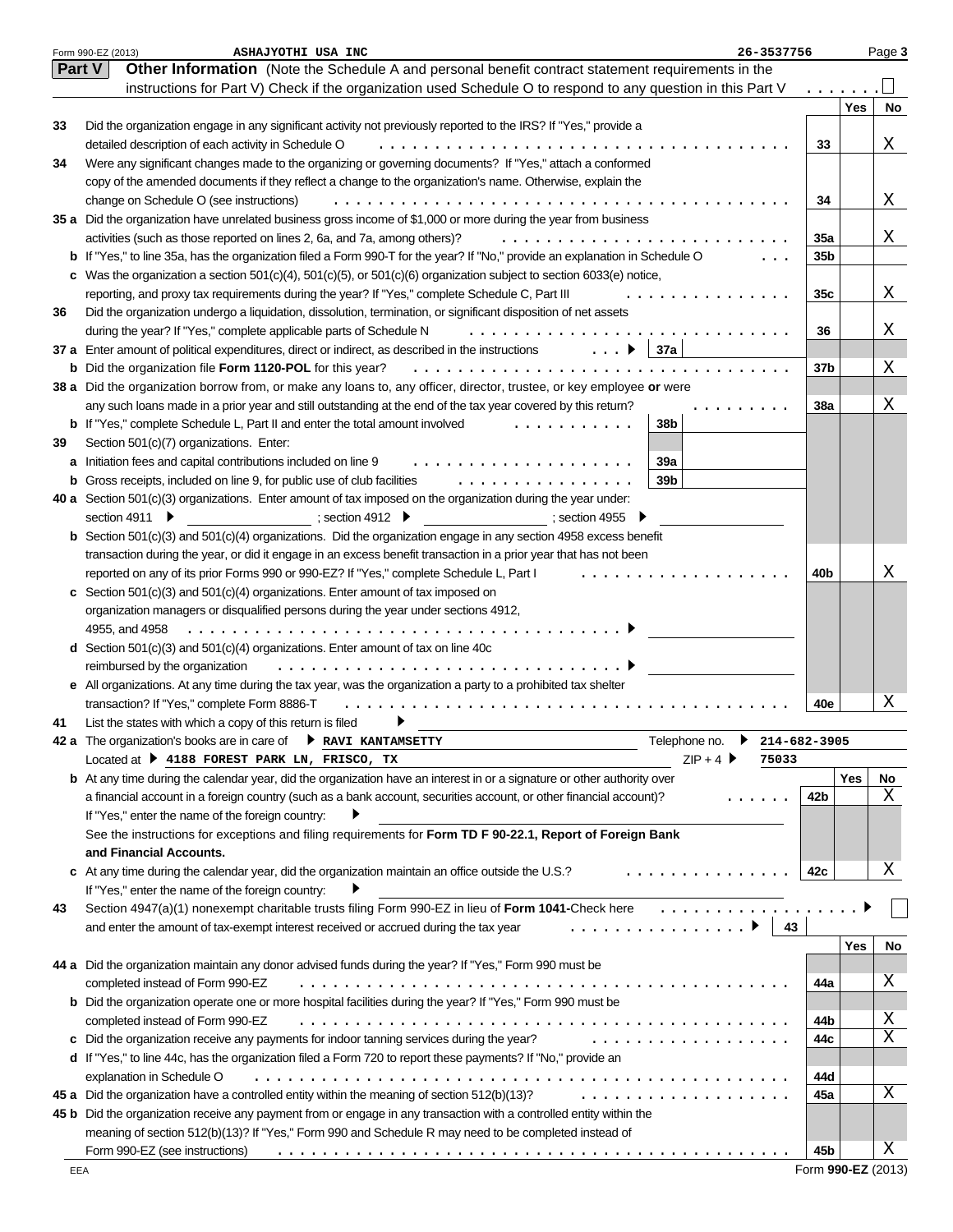|                 | Form 990-EZ (2013) | ASHAJYOTHI USA INC                                                                                                                                                             |                                  |                                |                      | 26-3537756                                  |                         |                    | Page 4      |
|-----------------|--------------------|--------------------------------------------------------------------------------------------------------------------------------------------------------------------------------|----------------------------------|--------------------------------|----------------------|---------------------------------------------|-------------------------|--------------------|-------------|
|                 |                    |                                                                                                                                                                                |                                  |                                |                      |                                             |                         | Yes                | No          |
| 46              |                    | Did the organization engage, directly or indirectly, in political campaign activities on behalf of or in opposition                                                            |                                  |                                |                      |                                             |                         |                    |             |
|                 | <b>Part VI</b>     | to candidates for public office? If "Yes," complete Schedule C, Part I<br>Section 501(c)(3) organizations only                                                                 |                                  |                                |                      |                                             | 46                      |                    | Χ           |
|                 |                    | All section 501(c)(3) organizations must answer questions 47-49b and 52, and complete the tables for lines                                                                     |                                  |                                |                      |                                             |                         |                    |             |
|                 |                    | 50 and 51.                                                                                                                                                                     |                                  |                                |                      |                                             |                         |                    |             |
|                 |                    | Check if the organization used Schedule O to respond to any question in this Part VI                                                                                           |                                  |                                |                      |                                             |                         |                    |             |
|                 |                    |                                                                                                                                                                                |                                  |                                |                      |                                             |                         | <b>Yes</b>         | No          |
| 47              |                    | Did the organization engage in lobbying activities or have a section 501(h) election in effect during the tax                                                                  |                                  |                                |                      |                                             |                         |                    |             |
|                 |                    | year? If "Yes," complete Schedule C, Part II                                                                                                                                   | .                                |                                |                      |                                             | 47                      |                    | Χ           |
| 48              |                    | Is the organization a school as described in section 170(b)(1)(A)(ii)? If "Yes," complete Schedule E                                                                           |                                  |                                |                      |                                             | 48                      |                    | $\mathbf X$ |
| 49a             |                    | Did the organization make any transfers to an exempt non-charitable related organization?                                                                                      |                                  |                                |                      |                                             | 49a                     |                    | $\mathbf X$ |
| b               |                    | If "Yes," was the related organization a section 527 organization?                                                                                                             |                                  |                                |                      |                                             | 49b                     |                    |             |
| 50              |                    | Complete this table for the organization's five highest compensated employees (other than officers, directors, trustees and key                                                |                                  |                                |                      |                                             |                         |                    |             |
|                 |                    | employees) who each received more than \$100,000 of compensation from the organization. If there is none, enter "None."                                                        |                                  |                                | (d) Health benefits, |                                             |                         |                    |             |
|                 |                    | (a) Name and title of each employee                                                                                                                                            | (b) Average<br>hours per week    | (c) Reportable<br>compensation |                      | contributions to employee                   | (e) Estimated amount of |                    |             |
|                 |                    |                                                                                                                                                                                | devoted to position              | (Forms W-2/1099-MISC)          |                      | benefit plans, and deferred<br>compensation |                         | other compensation |             |
|                 |                    |                                                                                                                                                                                |                                  |                                |                      |                                             |                         |                    |             |
| <b>NONE</b>     |                    |                                                                                                                                                                                |                                  |                                |                      |                                             |                         |                    |             |
|                 |                    |                                                                                                                                                                                |                                  |                                |                      |                                             |                         |                    |             |
|                 |                    |                                                                                                                                                                                |                                  |                                |                      |                                             |                         |                    |             |
|                 |                    |                                                                                                                                                                                |                                  |                                |                      |                                             |                         |                    |             |
|                 |                    |                                                                                                                                                                                |                                  |                                |                      |                                             |                         |                    |             |
|                 |                    |                                                                                                                                                                                |                                  |                                |                      |                                             |                         |                    |             |
|                 |                    |                                                                                                                                                                                |                                  |                                |                      |                                             |                         |                    |             |
|                 |                    |                                                                                                                                                                                |                                  |                                |                      |                                             |                         |                    |             |
|                 |                    |                                                                                                                                                                                |                                  |                                |                      |                                             |                         |                    |             |
| f               |                    | Total number of other employees paid over \$100,000<br>Complete this table for the organization's five highest compensated independent contractors who each received more than | $\ldots$ . $\blacktriangleright$ |                                |                      |                                             |                         |                    |             |
| 51              |                    | \$100,000 of compensation from the organization. If there is none, enter "None."                                                                                               |                                  |                                |                      |                                             |                         |                    |             |
|                 |                    |                                                                                                                                                                                |                                  |                                |                      |                                             |                         |                    |             |
|                 |                    | (a) Name and business address of each independent contractor                                                                                                                   |                                  | (b) Type of service            |                      |                                             | (c) Compensation        |                    |             |
|                 |                    |                                                                                                                                                                                |                                  |                                |                      |                                             |                         |                    |             |
| <b>NONE</b>     |                    |                                                                                                                                                                                |                                  |                                |                      |                                             |                         |                    |             |
|                 |                    |                                                                                                                                                                                |                                  |                                |                      |                                             |                         |                    |             |
|                 |                    |                                                                                                                                                                                |                                  |                                |                      |                                             |                         |                    |             |
|                 |                    |                                                                                                                                                                                |                                  |                                |                      |                                             |                         |                    |             |
|                 |                    |                                                                                                                                                                                |                                  |                                |                      |                                             |                         |                    |             |
|                 |                    |                                                                                                                                                                                |                                  |                                |                      |                                             |                         |                    |             |
|                 |                    |                                                                                                                                                                                |                                  |                                |                      |                                             |                         |                    |             |
|                 |                    |                                                                                                                                                                                |                                  |                                |                      |                                             |                         |                    |             |
| d               |                    | Total number of other independent contractors each receiving over \$100,000                                                                                                    |                                  |                                |                      |                                             |                         |                    |             |
| 52              |                    | Did the organization complete Schedule A? Note: All section $501(c)(3)$ organizations and $4947(a)(1)$                                                                         |                                  |                                |                      |                                             |                         |                    |             |
|                 |                    | nonexempt charitable trusts must attach a completed Schedule A                                                                                                                 |                                  | .                              |                      |                                             | ΙX<br>Yes               |                    | No          |
|                 |                    | Under penalties of perjury, I declare that I have examined this return, including accompanying schedules and statements, and to the best of my knowledge and belief, it is     |                                  |                                |                      |                                             |                         |                    |             |
|                 |                    | true, correct, and complete. Declaration of preparer (other than officer) is based on all information of which preparer has any knowledge.                                     |                                  |                                |                      |                                             |                         |                    |             |
|                 |                    | <b>RAVI KANTAMSETTY</b>                                                                                                                                                        |                                  |                                |                      |                                             |                         |                    |             |
| Sign            |                    | Signature of officer                                                                                                                                                           |                                  |                                | Date                 |                                             |                         |                    |             |
| Here            |                    | RAVI KANTAMSETTY, PRESIDENT/CEO                                                                                                                                                |                                  |                                |                      |                                             |                         |                    |             |
|                 |                    | Type or print name and title                                                                                                                                                   |                                  |                                |                      |                                             |                         |                    |             |
|                 |                    | Print/Type preparer's name                                                                                                                                                     | Preparer's signature             | Date                           |                      | Check<br>if                                 | PTIN                    |                    |             |
| Paid            |                    | PIOTR SUWALA CPA EA                                                                                                                                                            |                                  | 10-09-2014                     |                      | self-employed                               | P00885245               |                    |             |
| <b>Preparer</b> |                    | HERKULES TAX & ACCOUNTING INC<br>▶<br>Firm's name                                                                                                                              |                                  |                                | Firm's EIN ▶         |                                             |                         |                    |             |
|                 | Use Only           | 1413 N FAIRFIELD AVE FLOOR 2<br>Firm's address                                                                                                                                 |                                  |                                |                      |                                             |                         |                    |             |
|                 |                    | CHICAGO IL 60622<br>May the IRS discuss this return with the preparer shown above? See instructions                                                                            |                                  |                                | Phone no.            |                                             | 847-857-7802<br>Yes     | ΙX                 | No          |
| EEA             |                    |                                                                                                                                                                                |                                  |                                |                      |                                             | Form 990-EZ (2013)      |                    |             |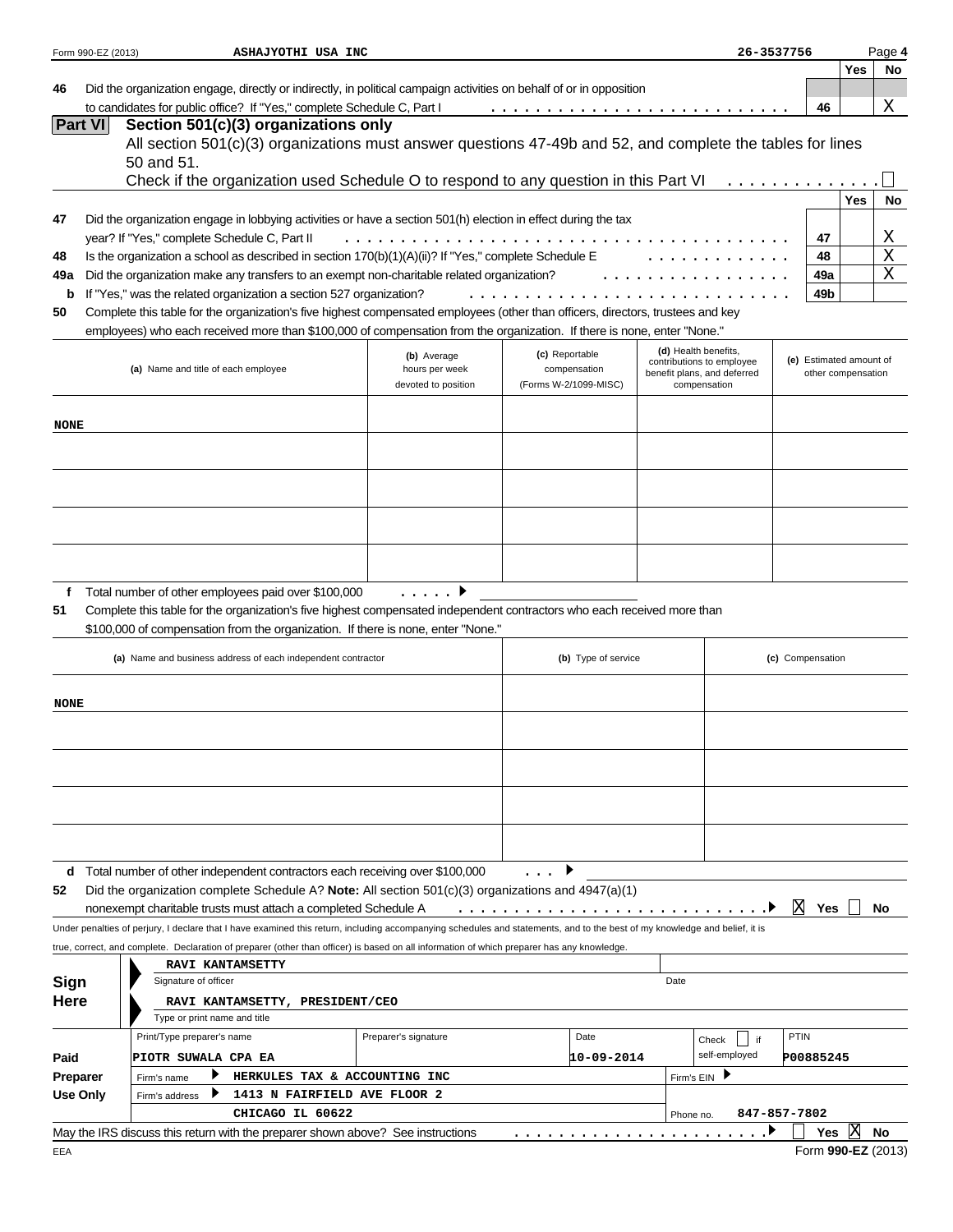# **SCHEDULE A Public Charity Status and Public Support**

**(Form 990 or 990-EZ) Complete if the organization is a section 501(c)(3) organization or a section 4947(a)(1) nonexempt charitable trust.**

▶ Attach to Form 990 or Form 990-EZ. **Depict on Attach to Public** 

Department of the Treasury Internal Revenue Service

| \ttach to Form 990 or Form 990-EZ. |  |  |  |  |  |
|------------------------------------|--|--|--|--|--|
|------------------------------------|--|--|--|--|--|

OMB No. 1545-0047

|                                                                   |   | Internal Revenue Service              |                                                            | Information about Schedule A (Form 990 or 990-EZ) and its instructions is at www.irs.gov/form990.                                  |                                                        |    |                                           |          |                                     |                                     |                          | <b>Inspection</b> |    |
|-------------------------------------------------------------------|---|---------------------------------------|------------------------------------------------------------|------------------------------------------------------------------------------------------------------------------------------------|--------------------------------------------------------|----|-------------------------------------------|----------|-------------------------------------|-------------------------------------|--------------------------|-------------------|----|
| Name of the organization<br><b>Employer identification number</b> |   |                                       |                                                            |                                                                                                                                    |                                                        |    |                                           |          |                                     |                                     |                          |                   |    |
|                                                                   |   | <b>ASHAJYOTHI USA INC</b>             |                                                            |                                                                                                                                    |                                                        |    |                                           |          |                                     | 26-3537756                          |                          |                   |    |
| <b>Part I</b>                                                     |   |                                       |                                                            | Reason for Public Charity Status (All organizations must complete this part.) See instructions.                                    |                                                        |    |                                           |          |                                     |                                     |                          |                   |    |
|                                                                   |   |                                       |                                                            | The organization is not a private foundation because it is: (For lines 1 through 11, check only one box.)                          |                                                        |    |                                           |          |                                     |                                     |                          |                   |    |
| 1                                                                 |   |                                       |                                                            | A church, convention of churches, or association of churches described in section 170(b)(1)(A)(i).                                 |                                                        |    |                                           |          |                                     |                                     |                          |                   |    |
| 2                                                                 |   |                                       |                                                            | A school described in section 170(b)(1)(A)(ii). (Attach Schedule E.)                                                               |                                                        |    |                                           |          |                                     |                                     |                          |                   |    |
| 3                                                                 |   |                                       |                                                            | A hospital or a cooperative hospital service organization described in section 170(b)(1)(A)(iii).                                  |                                                        |    |                                           |          |                                     |                                     |                          |                   |    |
| 4                                                                 |   |                                       |                                                            | A medical research organization operated in conjunction with a hospital described in section 170(b)(1)(A)(iii). Enter the          |                                                        |    |                                           |          |                                     |                                     |                          |                   |    |
|                                                                   |   | hospital's name, city, and state:     |                                                            |                                                                                                                                    |                                                        |    |                                           |          |                                     |                                     |                          |                   |    |
| 5                                                                 |   |                                       |                                                            | An organization operated for the benefit of a college or university owned or operated by a governmental unit described in          |                                                        |    |                                           |          |                                     |                                     |                          |                   |    |
|                                                                   |   |                                       | section 170(b)(1)(A)(iv). (Complete Part II.)              |                                                                                                                                    |                                                        |    |                                           |          |                                     |                                     |                          |                   |    |
| 6                                                                 |   |                                       |                                                            | A federal, state, or local government or governmental unit described in section 170(b)(1)(A)(v).                                   |                                                        |    |                                           |          |                                     |                                     |                          |                   |    |
| 7                                                                 | X |                                       |                                                            | An organization that normally receives a substantial part of its support from a governmental unit or from the general public       |                                                        |    |                                           |          |                                     |                                     |                          |                   |    |
|                                                                   |   |                                       | described in section 170(b)(1)(A)(vi). (Complete Part II.) |                                                                                                                                    |                                                        |    |                                           |          |                                     |                                     |                          |                   |    |
| 8                                                                 |   |                                       |                                                            | A community trust described in section 170(b)(1)(A)(vi). (Complete Part II.)                                                       |                                                        |    |                                           |          |                                     |                                     |                          |                   |    |
| 9                                                                 |   |                                       |                                                            | An organization that normally receives: (1) more than 33 1/3% of its support from contributions, membership fees, and gross        |                                                        |    |                                           |          |                                     |                                     |                          |                   |    |
|                                                                   |   |                                       |                                                            | receipts from activities related to its exempt functions - subject to certain exceptions, and (2) no more than 33 1/3% of its      |                                                        |    |                                           |          |                                     |                                     |                          |                   |    |
|                                                                   |   |                                       |                                                            | support from gross investment income and unrelated business taxable income (less section 511 tax) from businesses                  |                                                        |    |                                           |          |                                     |                                     |                          |                   |    |
|                                                                   |   |                                       |                                                            | acquired by the organization after June 30, 1975. See section 509(a)(2). (Complete Part III.)                                      |                                                        |    |                                           |          |                                     |                                     |                          |                   |    |
| 10                                                                |   |                                       |                                                            | An organization organized and operated exclusively to test for public safety. See section 509(a)(4).                               |                                                        |    |                                           |          |                                     |                                     |                          |                   |    |
| 11                                                                |   |                                       |                                                            | An organization organized and operated exclusively for the benefit of, to perform the functions of, or to carry out the            |                                                        |    |                                           |          |                                     |                                     |                          |                   |    |
|                                                                   |   |                                       |                                                            | purposes of one or more publicly supported organizations described in section 509(a)(1) or section 509(a)(2). See section          |                                                        |    |                                           |          |                                     |                                     |                          |                   |    |
|                                                                   |   |                                       |                                                            | 509(a)(3). Check the box that describes the type of supporting organization and complete lines 11e through 11h.                    |                                                        |    |                                           |          |                                     |                                     |                          |                   |    |
|                                                                   |   | $\Box$ Type I<br>a                    | Type II<br>b                                               | C                                                                                                                                  | Type III-Functionally integrated                       |    |                                           | d        |                                     | Type III-Non-funtionally integrated |                          |                   |    |
| е                                                                 |   |                                       |                                                            | By checking this box, I certify that the organization is not controlled directly or indirectly by one or more disqualified persons |                                                        |    |                                           |          |                                     |                                     |                          |                   |    |
|                                                                   |   |                                       |                                                            | other than foundation managers and other than one or more publicly supported organizations described in section 509(a)(1)          |                                                        |    |                                           |          |                                     |                                     |                          |                   |    |
|                                                                   |   | or section $509(a)(2)$ .              |                                                            |                                                                                                                                    |                                                        |    |                                           |          |                                     |                                     |                          |                   |    |
|                                                                   |   |                                       |                                                            | If the organization received a written determination from the IRS that it is a Type I, Type II, or Type III supporting             |                                                        |    |                                           |          |                                     |                                     |                          |                   |    |
| f                                                                 |   |                                       |                                                            |                                                                                                                                    |                                                        |    |                                           |          |                                     |                                     |                          |                   |    |
|                                                                   |   | organization, check this box          |                                                            |                                                                                                                                    |                                                        |    |                                           |          |                                     |                                     |                          |                   |    |
| g                                                                 |   |                                       |                                                            | Since August 17, 2006, has the organization accepted any gift or contribution from any of the                                      |                                                        |    |                                           |          |                                     |                                     |                          |                   |    |
|                                                                   |   | following persons?                    |                                                            |                                                                                                                                    |                                                        |    |                                           |          |                                     |                                     |                          |                   |    |
|                                                                   |   | (i)                                   |                                                            | A person who directly or indirectly controls, either alone or together with persons described in (ii) and                          |                                                        |    |                                           |          |                                     |                                     |                          | Yes               | No |
|                                                                   |   |                                       |                                                            | (iii) below, the governing body of the supported organization?                                                                     |                                                        |    |                                           |          |                                     |                                     | 11g(i)                   |                   |    |
|                                                                   |   | (ii)                                  | A family member of a person described in (i) above?        |                                                                                                                                    |                                                        |    |                                           |          |                                     |                                     | 11g(ii)                  |                   |    |
|                                                                   |   |                                       |                                                            | (iii) A 35% controlled entity of a person described in (i) or (ii) above?                                                          |                                                        |    |                                           |          |                                     |                                     | 11g(iii)                 |                   |    |
| h                                                                 |   |                                       |                                                            | Provide the following information about the supported organization(s).                                                             |                                                        |    |                                           |          |                                     |                                     |                          |                   |    |
|                                                                   |   | (i) Name of supported<br>organization | (ii) EIN                                                   | (iii) Type of organization<br>(described on lines 1-9                                                                              | (iv) Is the organization<br>in col. (i) listed in your |    | (v) Did you notify<br>the organization in |          | (vi) Is the<br>organization in col. |                                     | (vii) Amount of monetary | support           |    |
|                                                                   |   |                                       |                                                            | above or IRC section                                                                                                               | governing document?                                    |    | col. (i) of your                          |          | (i) organized in the                |                                     |                          |                   |    |
|                                                                   |   |                                       |                                                            | (see instructions))                                                                                                                |                                                        |    |                                           | support? | U.S.?                               |                                     |                          |                   |    |
|                                                                   |   |                                       |                                                            |                                                                                                                                    | Yes                                                    | No | Yes                                       | No       | Yes                                 | <b>No</b>                           |                          |                   |    |
| (A)                                                               |   |                                       |                                                            |                                                                                                                                    |                                                        |    |                                           |          |                                     |                                     |                          |                   |    |
|                                                                   |   |                                       |                                                            |                                                                                                                                    |                                                        |    |                                           |          |                                     |                                     |                          |                   |    |
| (B)                                                               |   |                                       |                                                            |                                                                                                                                    |                                                        |    |                                           |          |                                     |                                     |                          |                   |    |
|                                                                   |   |                                       |                                                            |                                                                                                                                    |                                                        |    |                                           |          |                                     |                                     |                          |                   |    |
| (C)                                                               |   |                                       |                                                            |                                                                                                                                    |                                                        |    |                                           |          |                                     |                                     |                          |                   |    |
|                                                                   |   |                                       |                                                            |                                                                                                                                    |                                                        |    |                                           |          |                                     |                                     |                          |                   |    |
| (D)                                                               |   |                                       |                                                            |                                                                                                                                    |                                                        |    |                                           |          |                                     |                                     |                          |                   |    |
|                                                                   |   |                                       |                                                            |                                                                                                                                    |                                                        |    |                                           |          |                                     |                                     |                          |                   |    |
| (E)                                                               |   |                                       |                                                            |                                                                                                                                    |                                                        |    |                                           |          |                                     |                                     |                          |                   |    |
|                                                                   |   |                                       |                                                            |                                                                                                                                    |                                                        |    |                                           |          |                                     |                                     |                          |                   |    |
|                                                                   |   |                                       |                                                            |                                                                                                                                    |                                                        |    |                                           |          |                                     |                                     |                          |                   |    |

**For Paperwork Reduction Act Notice, see the Instructions for Form 990 or 990-EZ.**

**Total**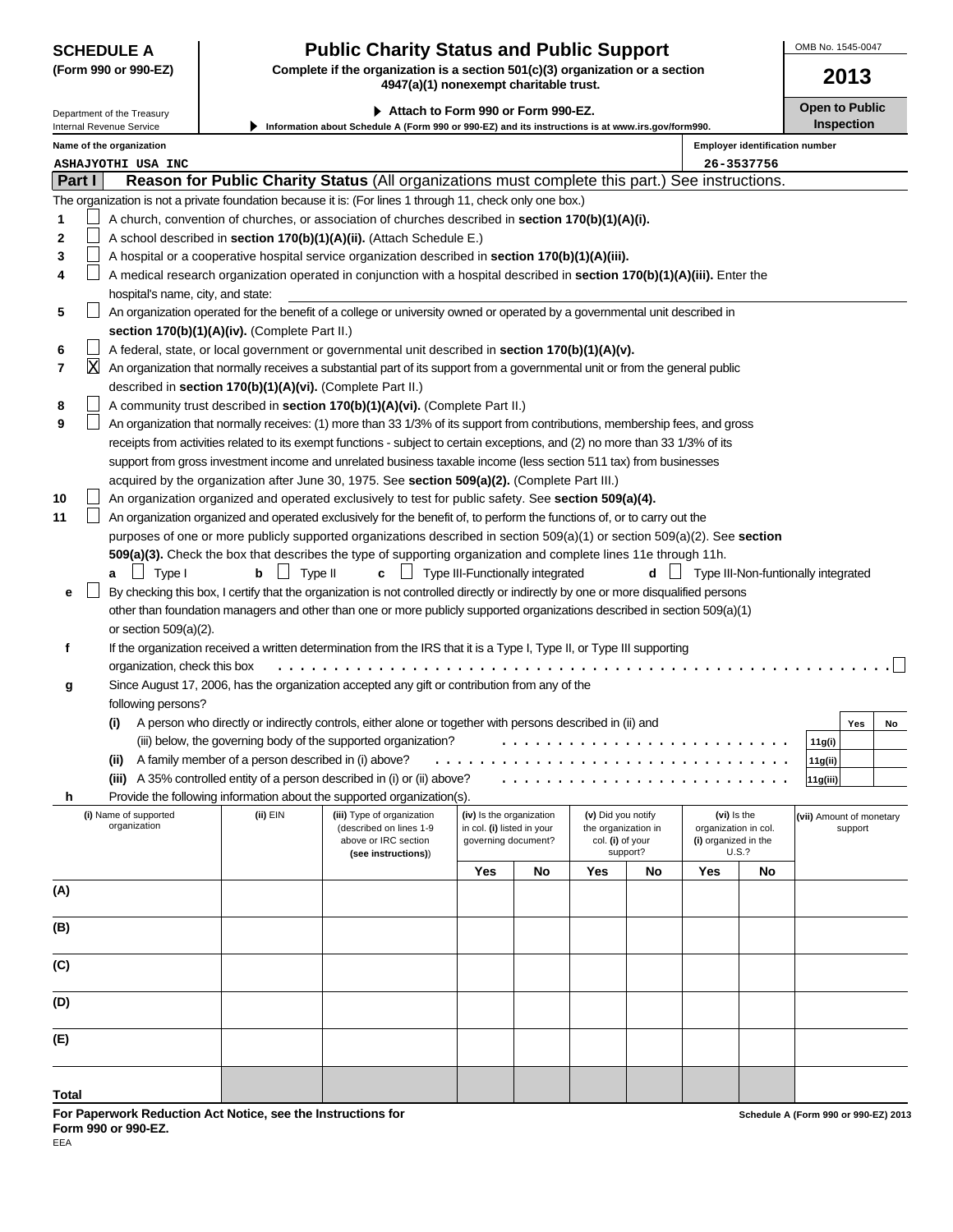|              | Schedule A (Form 990 or 990-EZ) 2013                                                                                                                                                                                                                                                                                                                                 | ASHAJYOTHI USA INC |          |            |            | 26-3537756 | Page 2                               |
|--------------|----------------------------------------------------------------------------------------------------------------------------------------------------------------------------------------------------------------------------------------------------------------------------------------------------------------------------------------------------------------------|--------------------|----------|------------|------------|------------|--------------------------------------|
|              | Support Schedule for Organizations Described in Sections 170(b)(1)(A)(iv) and 170(b)(1)(A)(vi)<br>Part II                                                                                                                                                                                                                                                            |                    |          |            |            |            |                                      |
|              | (Complete only if you checked the box on line 5, 7, or 8 of Part I or if the organization failed to qualify under                                                                                                                                                                                                                                                    |                    |          |            |            |            |                                      |
|              | Part III. If the organization fails to qualify under the tests listed below, please complete Part III.)                                                                                                                                                                                                                                                              |                    |          |            |            |            |                                      |
|              | <b>Section A. Public Support</b>                                                                                                                                                                                                                                                                                                                                     |                    |          |            |            |            |                                      |
|              | Calendar year (or fiscal year beginning in) ▶                                                                                                                                                                                                                                                                                                                        | (a) 2009           | (b) 2010 | $(c)$ 2011 | $(d)$ 2012 | (e) $2013$ | (f) Total                            |
| 1            | Gifts, grants, contributions, and                                                                                                                                                                                                                                                                                                                                    |                    |          |            |            |            |                                      |
|              | membership fees received. (Do not                                                                                                                                                                                                                                                                                                                                    |                    |          |            |            |            |                                      |
|              | include any "unusual grants.")                                                                                                                                                                                                                                                                                                                                       | 6,000              | 35,000   | 83,931     | 78,148     | 78,892     | 281,971                              |
| $\mathbf{2}$ | Tax revenues levied for the                                                                                                                                                                                                                                                                                                                                          |                    |          |            |            |            |                                      |
|              | organization's benefit and either paid<br>to or expended on its behalf                                                                                                                                                                                                                                                                                               |                    |          |            |            |            |                                      |
| 3            | The value of services or facilities<br>furnished by a governmental unit to the<br>organization without charge                                                                                                                                                                                                                                                        |                    |          |            |            |            |                                      |
| 4            | Total. Add lines 1 through 3<br>$\cdots$                                                                                                                                                                                                                                                                                                                             | 6,000              | 35,000   | 83,931     | 78,148     | 78,892     | 281,971                              |
| 5            | The portion of total contributions by                                                                                                                                                                                                                                                                                                                                |                    |          |            |            |            |                                      |
|              | each person (other than a                                                                                                                                                                                                                                                                                                                                            |                    |          |            |            |            |                                      |
|              | governmental unit or publicly                                                                                                                                                                                                                                                                                                                                        |                    |          |            |            |            |                                      |
|              | supported organization) included on                                                                                                                                                                                                                                                                                                                                  |                    |          |            |            |            |                                      |
|              | line 1 that exceeds 2% of the amount                                                                                                                                                                                                                                                                                                                                 |                    |          |            |            |            |                                      |
|              | shown on line 11, column (f)                                                                                                                                                                                                                                                                                                                                         |                    |          |            |            |            | 15,688                               |
| 6            | Public support. Subtract line 5 from line 4                                                                                                                                                                                                                                                                                                                          |                    |          |            |            |            | 266,283                              |
|              | <b>Section B. Total Support</b>                                                                                                                                                                                                                                                                                                                                      |                    |          |            |            |            |                                      |
|              | Calendar year (or fiscal year beginning in) ▶                                                                                                                                                                                                                                                                                                                        | (a) 2009           | (b) 2010 | $(c)$ 2011 | $(d)$ 2012 | $(e)$ 2013 | (f) Total                            |
| 7            | Amounts from line 4<br>.                                                                                                                                                                                                                                                                                                                                             | 6,000              | 35,000   | 83,931     | 78,148     | 78,892     | 281,971                              |
| 8            | Gross income from interest, dividends,<br>payments received on securities loans,<br>rents, royalties and income from similar<br>SOUICES                                                                                                                                                                                                                              |                    |          |            |            |            |                                      |
| 9            | Net income from unrelated business<br>activities, whether or not the business<br>is regularly carried on. $\ldots$ . $\ldots$ .                                                                                                                                                                                                                                      |                    |          |            |            |            |                                      |
| 10           | Other income. Do not include gain or<br>loss from the sale of capital assets<br>(Explain in Part IV.) $\ldots$ , $\ldots$ , $\ldots$                                                                                                                                                                                                                                 |                    |          |            |            |            |                                      |
| 11           | Total support. Add lines 7 through 10                                                                                                                                                                                                                                                                                                                                |                    |          |            |            |            | 281,971                              |
| 12           | Gross receipts from related activities, etc. (see instructions)                                                                                                                                                                                                                                                                                                      |                    | .        |            |            | 12         |                                      |
| 13           | First five years. If the Form 990 is for the organization's first, second, third, fourth, or fifth tax year as a section 501(c)(3)<br>organization, check this box and stop here edition of the state of the state of the state of the state of the state of the state of the state of the state of the state of the state of the state of the state of the state of |                    |          |            |            |            | $\blacktriangleright \boxtimes$      |
|              | <b>Section C. Computation of Public Support Percentage</b>                                                                                                                                                                                                                                                                                                           |                    |          |            |            |            |                                      |
| 14           | Public support percentage for 2013 (line 6, column (f) divided by line 11, column (f) $\ldots \ldots \ldots \ldots$                                                                                                                                                                                                                                                  |                    |          |            |            | 14         | %<br>0.00                            |
| 15           | Public support percentage from 2012 Schedule A, Part II, line 14                                                                                                                                                                                                                                                                                                     |                    |          |            |            |            | %                                    |
| 16a          | 33 1/3% support test - 2013. If the organization did not check the box on line 13, and line 14 is 33 1/3% or more, check this                                                                                                                                                                                                                                        |                    |          |            |            |            |                                      |
|              | box and stop here. The organization qualifies as a publicly supported organization                                                                                                                                                                                                                                                                                   |                    |          |            |            |            |                                      |
| b            | 33 1/3% support test - 2012. If the organization did not check a box on line 13 or 16a, and line 15 is 33 1/3% or more,                                                                                                                                                                                                                                              |                    |          |            |            |            |                                      |
|              | check this box and stop here. The organization qualifies as a publicly supported organization                                                                                                                                                                                                                                                                        |                    |          |            |            |            |                                      |
| 17a          | 10%-facts-and-circumstances test - 2013. If the organization did not check a box on line 13, 16a, or 16b, and line 14 is                                                                                                                                                                                                                                             |                    |          |            |            |            |                                      |
|              | 10% or more, and if the organization meets the "facts-and-circumstances" test, check this box and stop here. Explain in                                                                                                                                                                                                                                              |                    |          |            |            |            |                                      |
|              | Part IV how the organization meets the "facts-and-circumstances" test. The organization qualifies as a publicly supported                                                                                                                                                                                                                                            |                    |          |            |            |            |                                      |
|              |                                                                                                                                                                                                                                                                                                                                                                      |                    |          |            |            |            |                                      |
| b            | 10%-facts-and-circumstances test - 2012. If the organization did not check a box on line 13, 16a, 16b, or 17a, and line                                                                                                                                                                                                                                              |                    |          |            |            |            |                                      |
|              | 15 is 10% or more, and if the organization meets the "facts-and-circumstances" test, check this box and stop here.                                                                                                                                                                                                                                                   |                    |          |            |            |            |                                      |
|              | Explain in Part IV how the organization meets the "facts-and-circumstances" test. The organization qualifies as a publicly                                                                                                                                                                                                                                           |                    |          |            |            |            |                                      |
|              | supported organization                                                                                                                                                                                                                                                                                                                                               |                    |          |            |            |            |                                      |
| 18           | Private foundation. If the organization did not check a box on line 13, 16a, 16b, 17a, or 17b, check this box and see                                                                                                                                                                                                                                                |                    |          |            |            |            |                                      |
|              | instructions                                                                                                                                                                                                                                                                                                                                                         |                    |          |            |            |            |                                      |
| EEA          |                                                                                                                                                                                                                                                                                                                                                                      |                    |          |            |            |            | Schedule A (Form 990 or 990-EZ) 2013 |
|              |                                                                                                                                                                                                                                                                                                                                                                      |                    |          |            |            |            |                                      |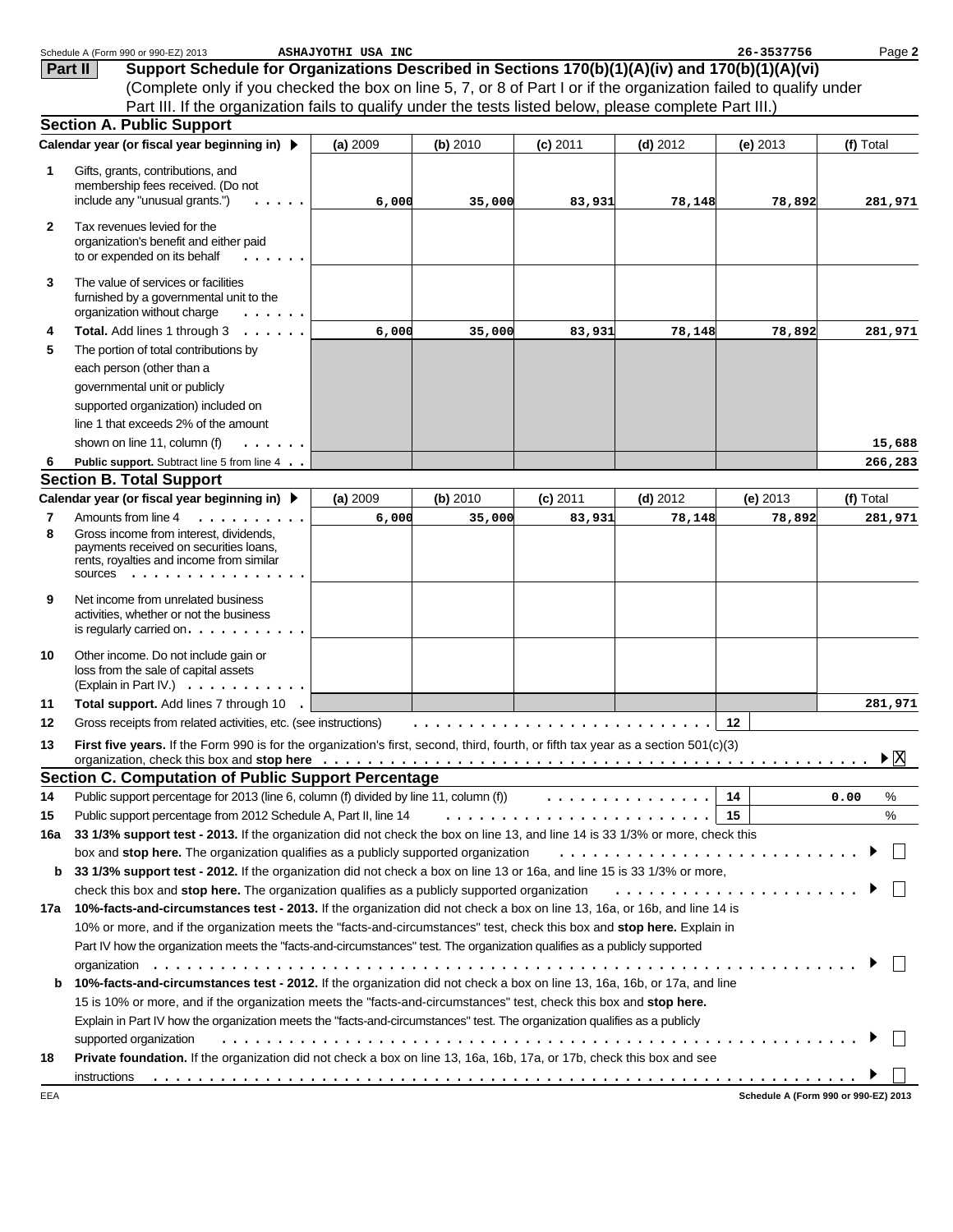|    | Schedule A (Form 990 or 990-EZ) 2013                                                                                                                                                                                                                                                                   | ASHAJYOTHI USA INC |          |            |            | 26-3537756 | Page 3    |
|----|--------------------------------------------------------------------------------------------------------------------------------------------------------------------------------------------------------------------------------------------------------------------------------------------------------|--------------------|----------|------------|------------|------------|-----------|
|    | Support Schedule for Organizations Described in Section 509(a)(2)<br>Part III                                                                                                                                                                                                                          |                    |          |            |            |            |           |
|    | (Complete only if you checked the box on line 9 of Part I or if the organization failed to qualify under Part II.                                                                                                                                                                                      |                    |          |            |            |            |           |
|    | If the organization fails to qualify under the tests listed below, please complete Part II.)                                                                                                                                                                                                           |                    |          |            |            |            |           |
|    | <b>Section A. Public Support</b>                                                                                                                                                                                                                                                                       |                    |          |            |            |            |           |
|    | Calendar year (or fiscal year beginning in) ▶                                                                                                                                                                                                                                                          | (a) 2009           | (b) 2010 | $(c)$ 2011 | $(d)$ 2012 | $(e)$ 2013 | (f) Total |
|    |                                                                                                                                                                                                                                                                                                        |                    |          |            |            |            |           |
| 1  | Gifts, grants, contributions, and membership fees                                                                                                                                                                                                                                                      |                    |          |            |            |            |           |
|    | received. (Do not include any "unusual grants.")                                                                                                                                                                                                                                                       |                    |          |            |            |            |           |
| 2  | Gross receipts from admissions, merchandise<br>sold or services performed, or facilities                                                                                                                                                                                                               |                    |          |            |            |            |           |
|    | furnished in any activity that is related to the                                                                                                                                                                                                                                                       |                    |          |            |            |            |           |
|    | organization's tax-exempt purpose $\ldots$                                                                                                                                                                                                                                                             |                    |          |            |            |            |           |
| 3  | Gross receipts from activities that are not an<br>unrelated trade or bus. under sec $513 \cdot \cdot \cdot$ .                                                                                                                                                                                          |                    |          |            |            |            |           |
| 4  | Tax revenues levied for the                                                                                                                                                                                                                                                                            |                    |          |            |            |            |           |
|    | organization's benefit and either paid                                                                                                                                                                                                                                                                 |                    |          |            |            |            |           |
|    | to or expended on its behalf $\ldots \ldots \ldots$                                                                                                                                                                                                                                                    |                    |          |            |            |            |           |
| 5  | The value of services or facilities                                                                                                                                                                                                                                                                    |                    |          |            |            |            |           |
|    | furnished by a governmental unit to the                                                                                                                                                                                                                                                                |                    |          |            |            |            |           |
| 6  | organization without charge $\dots \dots \dots$<br>$\cdot$<br>Total. Add lines 1 through 5                                                                                                                                                                                                             |                    |          |            |            |            |           |
|    |                                                                                                                                                                                                                                                                                                        |                    |          |            |            |            |           |
|    | <b>7a</b> Amounts included on lines 1, 2, and 3<br>received from disqualified persons<br>$\cdots$                                                                                                                                                                                                      |                    |          |            |            |            |           |
|    | <b>b</b> Amounts included on lines 2 and 3                                                                                                                                                                                                                                                             |                    |          |            |            |            |           |
|    | received from other than disqualified                                                                                                                                                                                                                                                                  |                    |          |            |            |            |           |
|    | persons that exceed the greater of \$5,000<br>or 1% of the amount on line 13 for the year $\ldots$                                                                                                                                                                                                     |                    |          |            |            |            |           |
|    | <b>C</b> Add lines 7a and 7b $\ldots$ $\ldots$ $\ldots$ $\ldots$                                                                                                                                                                                                                                       |                    |          |            |            |            |           |
|    |                                                                                                                                                                                                                                                                                                        |                    |          |            |            |            |           |
| 8  | Public support (Subtract line 7c from<br>. <u>.</u><br>line $6$ .)                                                                                                                                                                                                                                     |                    |          |            |            |            |           |
|    | <b>Section B. Total Support</b>                                                                                                                                                                                                                                                                        |                    |          |            |            |            |           |
|    | Calendar year (or fiscal year beginning in) ▶                                                                                                                                                                                                                                                          | (a) 2009           | (b) 2010 | $(c)$ 2011 | $(d)$ 2012 | (e) $2013$ | (f) Total |
| 9  | Amounts from line 6                                                                                                                                                                                                                                                                                    |                    |          |            |            |            |           |
|    | <b>10a</b> Gross income from interest, dividends,                                                                                                                                                                                                                                                      |                    |          |            |            |            |           |
|    | payments received on securities loans, rents,                                                                                                                                                                                                                                                          |                    |          |            |            |            |           |
|    | royalties and income from similar sources<br>$\sim$ $\sim$                                                                                                                                                                                                                                             |                    |          |            |            |            |           |
|    | <b>b</b> Unrelated business taxable income (less                                                                                                                                                                                                                                                       |                    |          |            |            |            |           |
|    | section 511 taxes) from businesses                                                                                                                                                                                                                                                                     |                    |          |            |            |            |           |
|    | acquired after June 30, 1975 $\ldots$ , $\ldots$                                                                                                                                                                                                                                                       |                    |          |            |            |            |           |
|    | <b>c</b> Add lines 10a and 10b $\ldots$                                                                                                                                                                                                                                                                |                    |          |            |            |            |           |
| 11 | Net income from unrelated business                                                                                                                                                                                                                                                                     |                    |          |            |            |            |           |
|    | activities not included in line 10b, whether                                                                                                                                                                                                                                                           |                    |          |            |            |            |           |
|    | or not the business is regularly carried on $\ldots$                                                                                                                                                                                                                                                   |                    |          |            |            |            |           |
| 12 | Other income. Do not include gain or                                                                                                                                                                                                                                                                   |                    |          |            |            |            |           |
|    | loss from the sale of capital assets                                                                                                                                                                                                                                                                   |                    |          |            |            |            |           |
|    | (Explain in Part IV.) $\ldots \ldots \ldots$                                                                                                                                                                                                                                                           |                    |          |            |            |            |           |
| 13 | Total support. (Add lines 9, 10c, 11,<br>and $12.$ ) $\ldots$ $\ldots$ $\ldots$ $\ldots$ $\ldots$ $\ldots$ $\ldots$                                                                                                                                                                                    |                    |          |            |            |            |           |
| 14 | First five years. If the Form 990 is for the organization's first, second, third, fourth, or fifth tax year as a section 501(c)(3)                                                                                                                                                                     |                    |          |            |            |            |           |
|    | organization, check this box and stop here enteration of the state of the state of the state of the state of the state of the state of the state of the state of the state of the state of the state of the state of the stat<br><b>Section C. Computation of Public Support Percentage</b>            |                    |          |            |            |            |           |
| 15 | Public support percentage for 2013 (line 8, column (f) divided by line 13, column (f))                                                                                                                                                                                                                 |                    |          |            | .          | 15         | %         |
| 16 | Public support percentage from 2012 Schedule A, Part III, line 15                                                                                                                                                                                                                                      |                    |          |            |            | 16         | %         |
|    | Section D. Computation of Investment Income Percentage                                                                                                                                                                                                                                                 |                    |          |            |            |            |           |
| 17 | Investment income percentage for 2013 (line 10c, column (f) divided by line 13, column (f) $\ldots \ldots \ldots$                                                                                                                                                                                      |                    |          |            |            | 17         | %         |
| 18 |                                                                                                                                                                                                                                                                                                        |                    |          |            |            | 18         | %         |
|    | 19a 33 1/3% support tests - 2013. If the organization did not check the box on line 14, and line 15 is more than 33 1/3%, and line                                                                                                                                                                     |                    |          |            |            |            |           |
|    | 17 is not more than 33 1/3%, check this box and stop here. The organization qualifies as a publicly supported organization                                                                                                                                                                             |                    |          |            |            | .          |           |
|    | <b>b</b> 33 1/3% support tests - 2012. If the organization did not check a box on line 14 or line 19a, and line 16 is more than 33 1/3%, and<br>line 18 is not more than 33 1/3%, check this box and stop here. The organization qualifies as a publicly supported organization $\ldots \ldots \ldots$ |                    |          |            |            |            |           |
| 20 | Private foundation. If the organization did not check a box on line 14, 19a, or 19b, check this box and see instructions                                                                                                                                                                               |                    |          |            |            |            |           |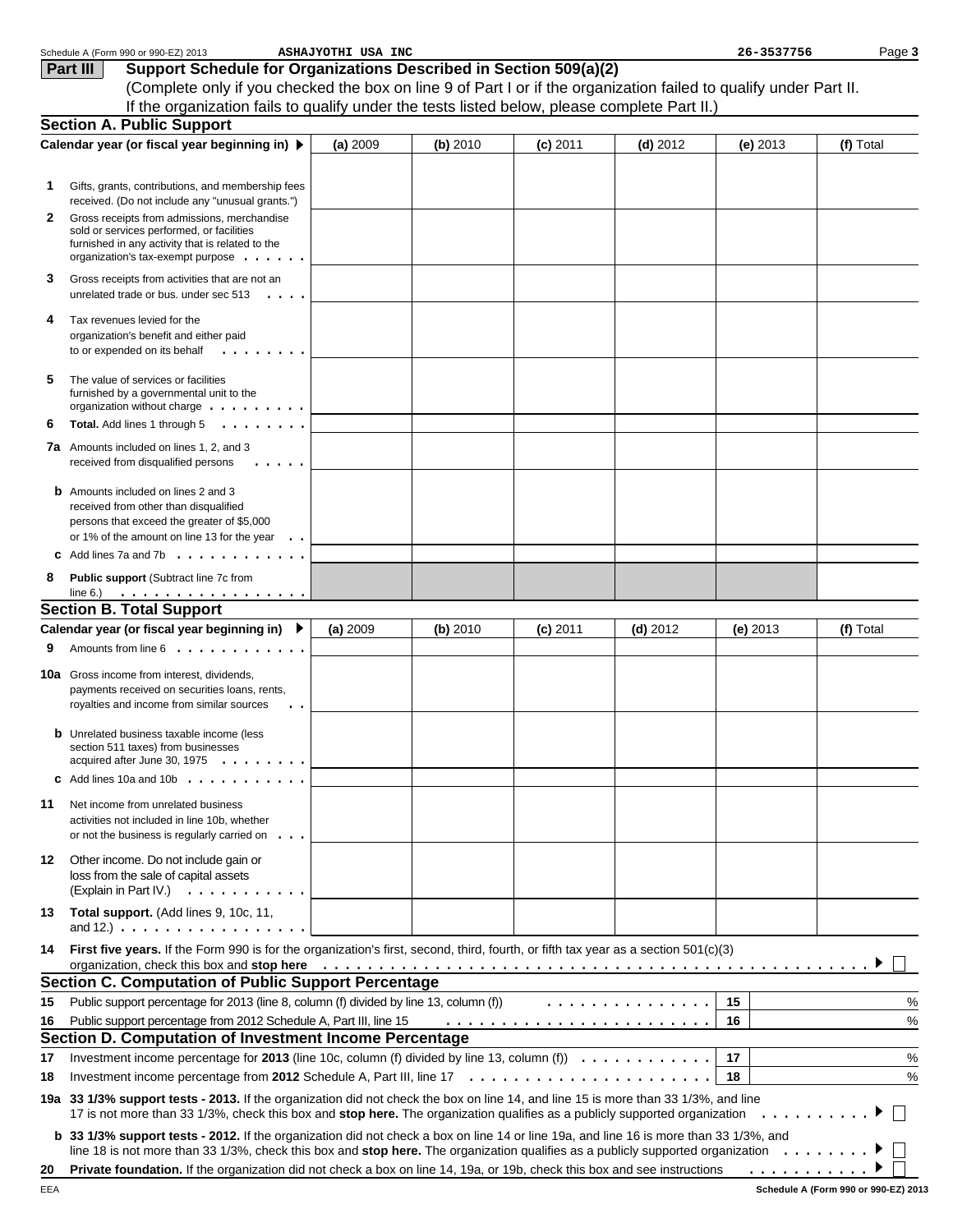OMB No. 1545-0047

| or 990-PF)                   |                                                  |
|------------------------------|--------------------------------------------------|
|                              | Attach to Form 990, Form 990-EZ, or Form 990-PF. |
| Donasterant of the Transmiss |                                                  |

**2013**

| Internal Revenue Service              |          | Information about Schedule B (Form 990, 990-EZ, or 990-PF) and its instructions is at www.irs.gov/form990. |
|---------------------------------------|----------|------------------------------------------------------------------------------------------------------------|
| Name of the organization              |          | <b>Employer identification number</b>                                                                      |
| ASHAJYOTHI USA INC                    |          | 26-3537756                                                                                                 |
| <b>Organization type (check one):</b> |          |                                                                                                            |
| Filers of:                            | Section: |                                                                                                            |

| Form 990 or 990-EZ | $\boxtimes$ 501(c)( 3 ) (enter number) organization                       |
|--------------------|---------------------------------------------------------------------------|
|                    | 4947(a)(1) nonexempt charitable trust not treated as a private foundation |
|                    | 527 political organization                                                |
| Form 990-PF        | 501(c)(3) exempt private foundation                                       |
|                    | 4947(a)(1) nonexempt charitable trust treated as a private foundation     |
|                    | 501(c)(3) taxable private foundation                                      |

Check if your organization is covered by the **General Rule** or a **Special Rule.**

**Note.** Only a section 501(c)(7), (8), or (10) organization can check boxes for both the General Rule and a Special Rule. See instructions.

#### **General Rule**

**Schedule B (Form 990, 990-EZ,**

Department of the Treasury

 $\boxtimes$  For an organization filing Form 990, 990-EZ, or 990-PF that received, during the year, \$5,000 or more (in money or property) from any one contributor. Complete Parts I and II.

#### **Special Rules**

| For a section 501(c)(3) organization filing Form 990 or 990-EZ that met the 33 1/3% support test of the regulations         |
|-----------------------------------------------------------------------------------------------------------------------------|
| under sections $509(a)(1)$ and $170(b)(1)(A)(vi)$ and received from any one contributor, during the year, a contribution of |
| the greater of (1) \$5,000 or (2) 2% of the amount on (i) Form 990, Part VIII, line 1h or (ii) Form 990-EZ, line 1.         |
| Complete Parts I and II.                                                                                                    |

 $\Box$  For a section 501(c)(7), (8), or (10) organization filing Form 990 or 990-EZ that received from any one contributor, during the year, total contributions of more than \$1,000 for use exclusively for religious, charitable, scientific, literary, or educational purposes, or the prevention of cruelty to children or animals. Complete Parts I, II, and III.

 $\Box$  For a section 501(c)(7), (8), or (10) organization filing Form 990 or 990-EZ that received from any one contributor, during the year, contributions for use exclusively for religious, charitable, etc., purposes, but these contributions did not total to more than \$1,000. If this box is checked, enter here the total contributions that were received during the year for an exclusively religious, charitable, etc., purpose. Do not complete any of the parts unless the **General Rule** applies to this organization because it received nonexclusively religious, charitable, etc., contributions of \$5,000 or more during the year \$ .........................................

**Caution.** An organization that is not covered by the General Rule and/or the Special Rules does not file Schedule B (Form 990, 990-EZ, or 990-PF), but it **must** answer "No" on Part IV, line 2, of its Form 990; or check the box on line H of its Form 990-EZ or on its Form 990-PF, Part I, line 2, to certify that it does not meet the filing requirements of Schedule B (Form 990, 990-EZ, or 990-PF).

**For Paperwork Reduction Act Notice, see the Instructions for Form 990, 990-EZ, or 990-PF. Schedule B (Form 990, 990-EZ, or 990-PF) (2013)** EEA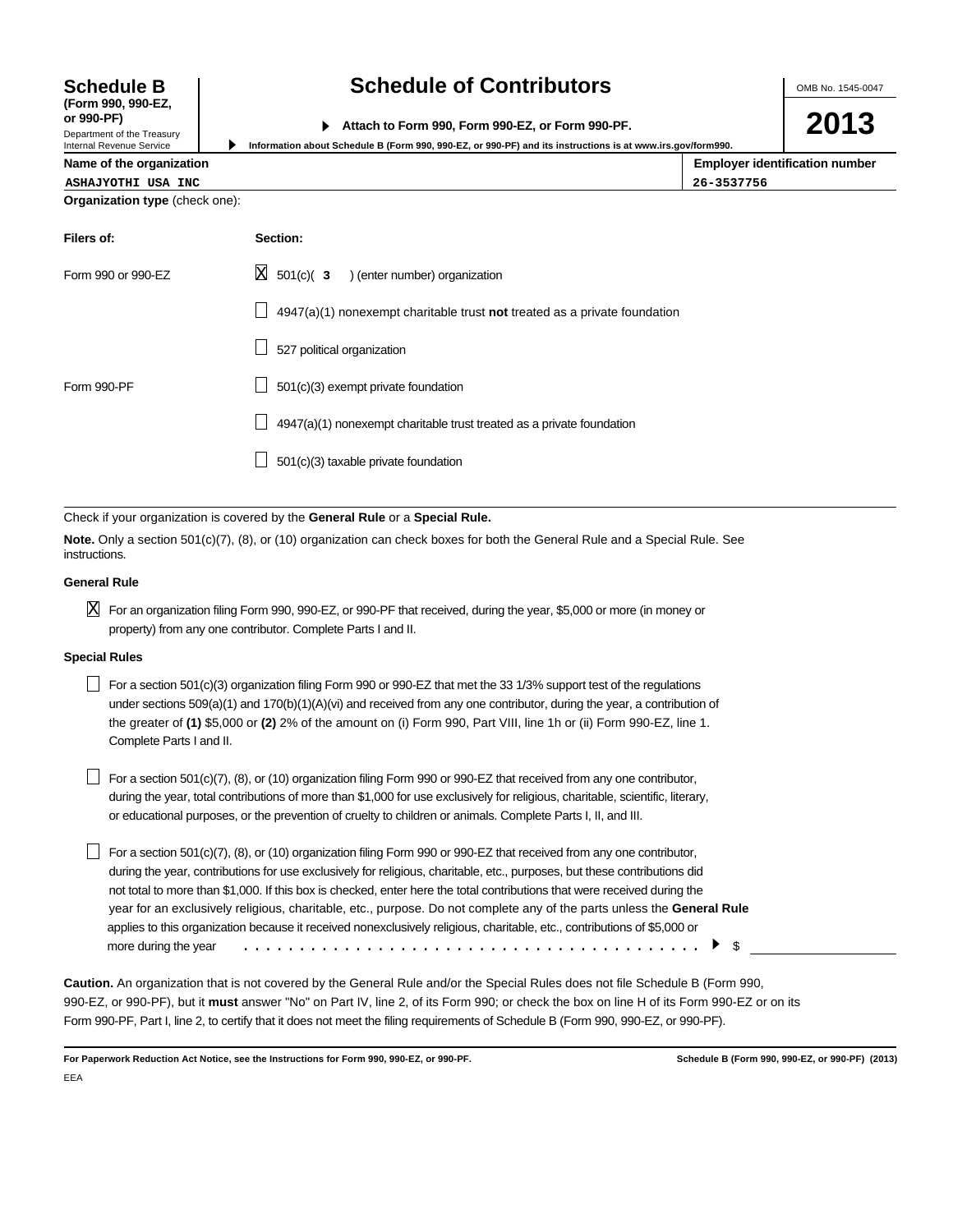| Schedule B (Form 990, 990-EZ, or 990-PF) (2013) |  |  |  |  |
|-------------------------------------------------|--|--|--|--|
|-------------------------------------------------|--|--|--|--|

**2** Page

Name of organization **Name of organization Employer identification** number

**ASHAJYOTHI USA INC 26-3537756**

| Part I       | Contributors (see instructions). Use duplicate copies of Part I if additional space is needed. |                                   |                                                                                                                                |  |
|--------------|------------------------------------------------------------------------------------------------|-----------------------------------|--------------------------------------------------------------------------------------------------------------------------------|--|
| (a)<br>No.   | (b)<br>Name, address, and ZIP + 4                                                              | (c)<br><b>Total contributions</b> | (d)<br>Type of contribution                                                                                                    |  |
| $\mathbf{1}$ | HARNATH KANUKOLANU<br>1911 NATCHEZ TRACE<br><b>ALLEN, TX 75013</b>                             | \$<br>5,000                       | $\overline{\text{X}}$<br><b>Person</b><br><b>Payroll</b><br><b>Noncash</b><br>(Complete Part II for<br>noncash contributions.) |  |
| (a)<br>No.   | (b)<br>Name, address, and ZIP + 4                                                              | (c)<br><b>Total contributions</b> | (d)<br><b>Type of contribution</b>                                                                                             |  |
| $\mathbf{2}$ | SUDHAKAR RAMAKRISHN<br>14961 VIA DE MARCOS<br>SARATOGA, CA 95070                               | \$<br>5,000                       | $\overline{\text{X}}$<br><b>Person</b><br><b>Payroll</b><br><b>Noncash</b><br>(Complete Part II for<br>noncash contributions.) |  |
| (a)<br>No.   | (b)<br>Name, address, and ZIP + 4                                                              | (c)<br><b>Total contributions</b> | (d)<br><b>Type of contribution</b>                                                                                             |  |
|              |                                                                                                | \$                                | <b>Person</b><br>Payroll<br><b>Noncash</b><br>(Complete Part II for<br>noncash contributions.)                                 |  |
| (a)<br>No.   | (b)<br>Name, address, and ZIP + 4                                                              | (c)<br><b>Total contributions</b> | (d)<br><b>Type of contribution</b>                                                                                             |  |
|              |                                                                                                | \$                                | <b>Person</b><br><b>Payroll</b><br><b>Noncash</b><br>(Complete Part II for<br>noncash contributions.)                          |  |
| (a)<br>No.   | (b)<br>Name, address, and ZIP + 4                                                              | (c)<br><b>Total contributions</b> | (d)<br><b>Type of contribution</b>                                                                                             |  |
|              |                                                                                                | \$                                | <b>Person</b><br><b>Payroll</b><br><b>Noncash</b><br>(Complete Part II for<br>noncash contributions.)                          |  |
| (a)<br>No.   | (b)<br>Name, address, and ZIP + 4                                                              | (c)<br><b>Total contributions</b> | (d)<br><b>Type of contribution</b>                                                                                             |  |
|              |                                                                                                | \$                                | <b>Person</b><br><b>Payroll</b><br><b>Noncash</b><br>(Complete Part II for<br>noncash contributions.)                          |  |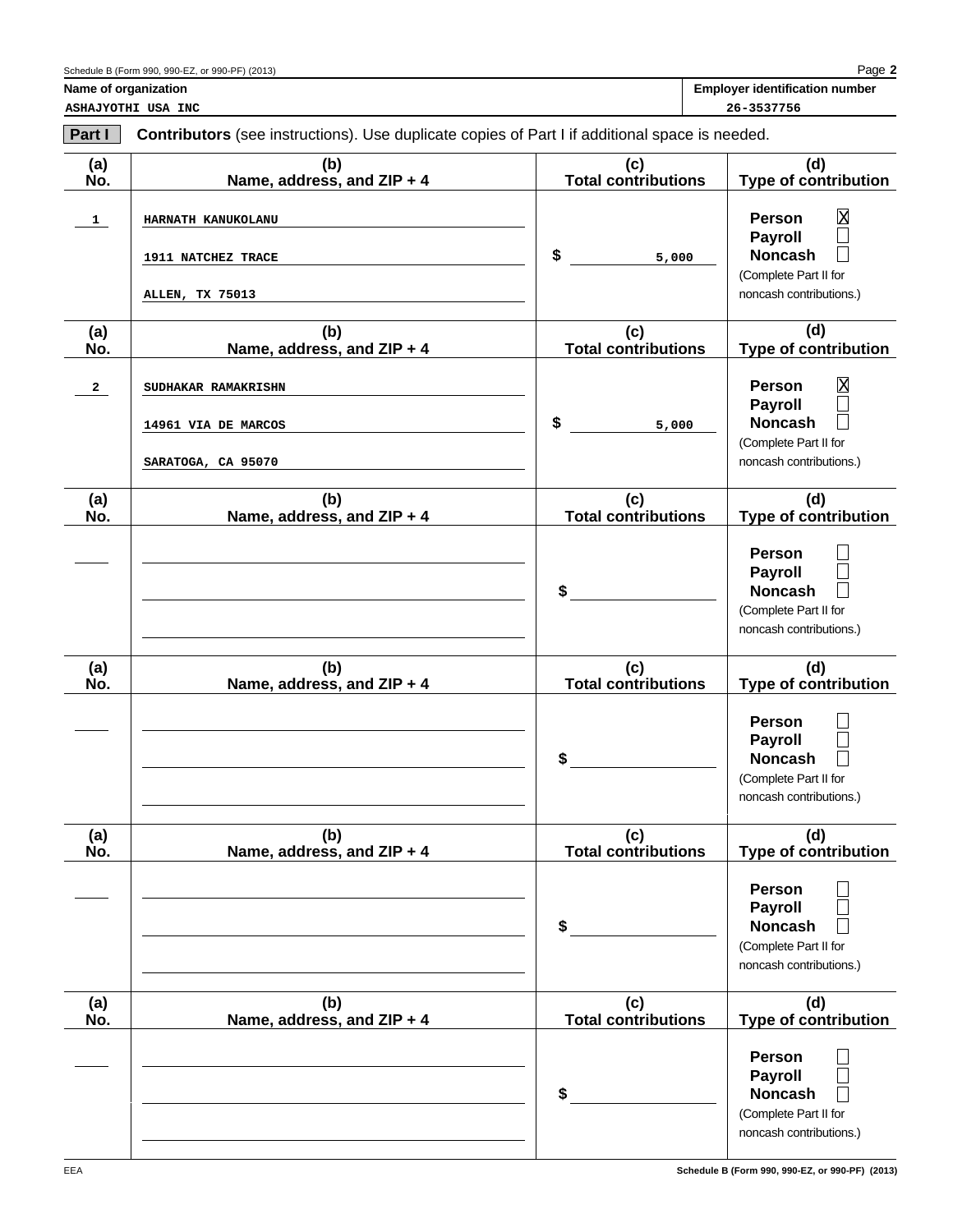# **SCHEDULE O**<br> **Supplemental Information to Form 990 or 990-EZ**<br> **Supplemental Information to Form 990 or 990-EZ**

**(Form 990 or 990-EZ) Complete to provide information for responses to specific questions on**

**Form 990 or 990-EZ or to provide any additional information. Attach to Form 990 or 990-EZ.**

**Information about Schedule O (Form 990 or 990-EZ) and its instructions is at www.irs.gov/form990.**

**2013 Open to Public Inspection**

OMB No. 1545-0047

Department of the Treasury Internal Revenue Service Name of the organization

**Employer identification number ASHAJYOTHI USA INC 26-3537756**

# **01. List of grants and similar amounts paid (Part I, line 10)**

| ACTIVITY                        | PROVIDING EDUCATION                           |  |  |
|---------------------------------|-----------------------------------------------|--|--|
| <b>GRANTEE</b>                  | COMMUNITY BASED REHABILITATION                |  |  |
| <b>STREET</b>                   | D NO 5-141 OPP KANAKA DURGA TEMPLE            |  |  |
| CITY, PROVINCE, COUNTRY, POSTAL | HANUMAN JUNCTION, ANDHRA PRADESH INDIA 521105 |  |  |
| <b>RELATIONSHIP</b>             | IMPLEMENTATION PARTNER                        |  |  |
| <b>AMOUNT</b>                   | 5,733                                         |  |  |
|                                 |                                               |  |  |
| ACTIVITY                        | PROVIDING CHILDREN FOOD AND SHELTER           |  |  |
| <b>GRANTEE</b>                  | ASHAJYOTHI HANDICAPPED WELFARE SOC.           |  |  |
| <b>STREET</b>                   | D NO 5-141 OPP KANAKA DURGA TEMPLE            |  |  |
| CITY, PROVINCE, COUNTRY, POSTAL | HANUMAN JUNCTION, ANDHRA PRADESH INDIA 521105 |  |  |
| <b>RELATIONSHIP</b>             | IMPLEMENTATION PARTNER                        |  |  |
|                                 |                                               |  |  |
| <b>AMOUNT</b>                   | 7,258                                         |  |  |
|                                 |                                               |  |  |
| ACTIVITY                        | PROVIDING CHILDREN FOOD AND SHELTER           |  |  |
| <b>GRANTEE</b>                  | ASHAJYOTHI HANDICAPPED WELFARE SOC.           |  |  |
| <b>STREET</b>                   | D NO 5-141 OPP KANAKA DURGA TEMPLE            |  |  |
| CITY, PROVINCE, COUNTRY, POSTAL | HANUMAN JUNCTION, ANDHRA PRADESH INDIA 521105 |  |  |
| <b>RELATIONSHIP</b>             | IMPLEMENTATION PARTNER                        |  |  |
| <b>AMOUNT</b>                   | 8,575                                         |  |  |
|                                 |                                               |  |  |
| ACTIVITY                        | PROVIDING CHILDREN FOOD AND SHELTER           |  |  |
| <b>GRANTEE</b>                  | ASHAJYOTHI HANDICAPPED WELFARE SOC.           |  |  |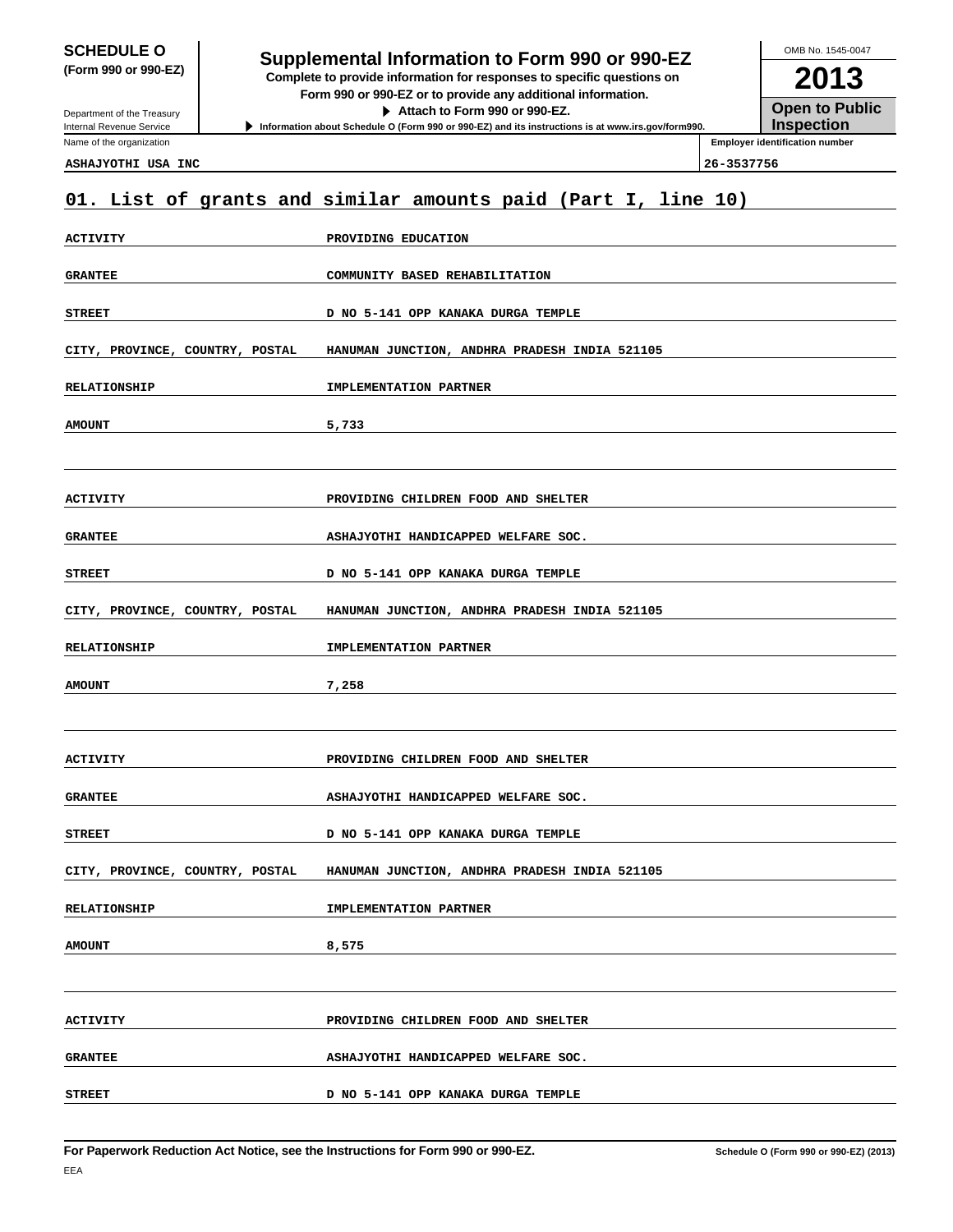| Schedule O (Form 990 or 990-EZ) (2013) |                                               | Page 2                                |
|----------------------------------------|-----------------------------------------------|---------------------------------------|
| Name of the organization               |                                               | <b>Employer identification number</b> |
| ASHAJYOTHI USA INC                     |                                               | 26-3537756                            |
|                                        |                                               |                                       |
| CITY, PROVINCE, COUNTRY, POSTAL        | HANUMAN JUNCTION, ANDHRA PRADESH INDIA 521105 |                                       |
|                                        |                                               |                                       |
| <b>RELATIONSHIP</b>                    | IMPLEMENTATION PARTNER                        |                                       |
|                                        |                                               |                                       |
| <b>AMOUNT</b>                          | 5,004                                         |                                       |
|                                        |                                               |                                       |
|                                        |                                               |                                       |
| ACTIVITY                               | PROVIDING MEDICAL EQUIPMENT                   |                                       |
|                                        |                                               |                                       |
| <b>GRANTEE</b>                         | ASHAJYOTHI HANDICAPPED WELFARE SOC.           |                                       |
|                                        |                                               |                                       |
| <b>STREET</b>                          | D NO 5-141 OPP KANAKA DURGA TEMPLE            |                                       |
| CITY, PROVINCE, COUNTRY, POSTAL        | HANUMAN JUNCTION, ANDHRA PRADESH INDIA 521105 |                                       |
|                                        |                                               |                                       |
| <b>RELATIONSHIP</b>                    | IMPLEMENTATION PARTNER                        |                                       |
|                                        |                                               |                                       |
| <b>AMOUNT</b>                          | 5,865                                         |                                       |
|                                        |                                               |                                       |
|                                        |                                               |                                       |
|                                        |                                               |                                       |
| <b>ACTIVITY</b>                        | EMPOWEREMENT EDUCATION AND TRAINING           |                                       |
| <b>GRANTEE</b>                         | ASHAJYOTHI HANDICAPPED WELFARE SOC.           |                                       |
|                                        |                                               |                                       |
| <b>STREET</b>                          | D NO 5-141 OPP KANAKA DURGA TEMPLE            |                                       |
|                                        |                                               |                                       |
| CITY, PROVINCE, COUNTRY, POSTAL        | HANUMAN JUNCTION, ANDHRA PRADESH INDIA 521105 |                                       |
| <b>RELATIONSHIP</b>                    | IMPLEMENTATION PARTNER                        |                                       |
|                                        |                                               |                                       |
| <b>AMOUNT</b>                          | 9,410                                         |                                       |
|                                        |                                               |                                       |
|                                        |                                               |                                       |
|                                        |                                               |                                       |
| <b>ACTIVITY</b>                        | PRODIVIDING EQUAL EDUCATION OPPORTUNITIES     |                                       |
| <b>GRANTEE</b>                         | COMMUNITY BASED REHABILIATION                 |                                       |
|                                        |                                               |                                       |
| <b>STREET</b>                          | D NO 5-141 OPP KANAKA DURGA TEMPLE            |                                       |
|                                        |                                               |                                       |
| CITY, PROVINCE, COUNTRY, POSTAL        | HANUMAN JUNCTION, ANDHRA PRADESH INDIA 521105 |                                       |
|                                        |                                               |                                       |
| <b>RELATIONSHIP</b>                    | IMPLEMENTATION PARTNER                        |                                       |
|                                        |                                               |                                       |
| <b>AMOUNT</b>                          | 5,700                                         |                                       |
|                                        |                                               |                                       |
|                                        |                                               |                                       |
| ACTIVITY                               | MAINSTREAM STREET KIDS, EDUCATION             |                                       |
|                                        |                                               |                                       |
| <b>GRANTEE</b>                         | <b>AASRAA TRUST</b>                           |                                       |
|                                        |                                               |                                       |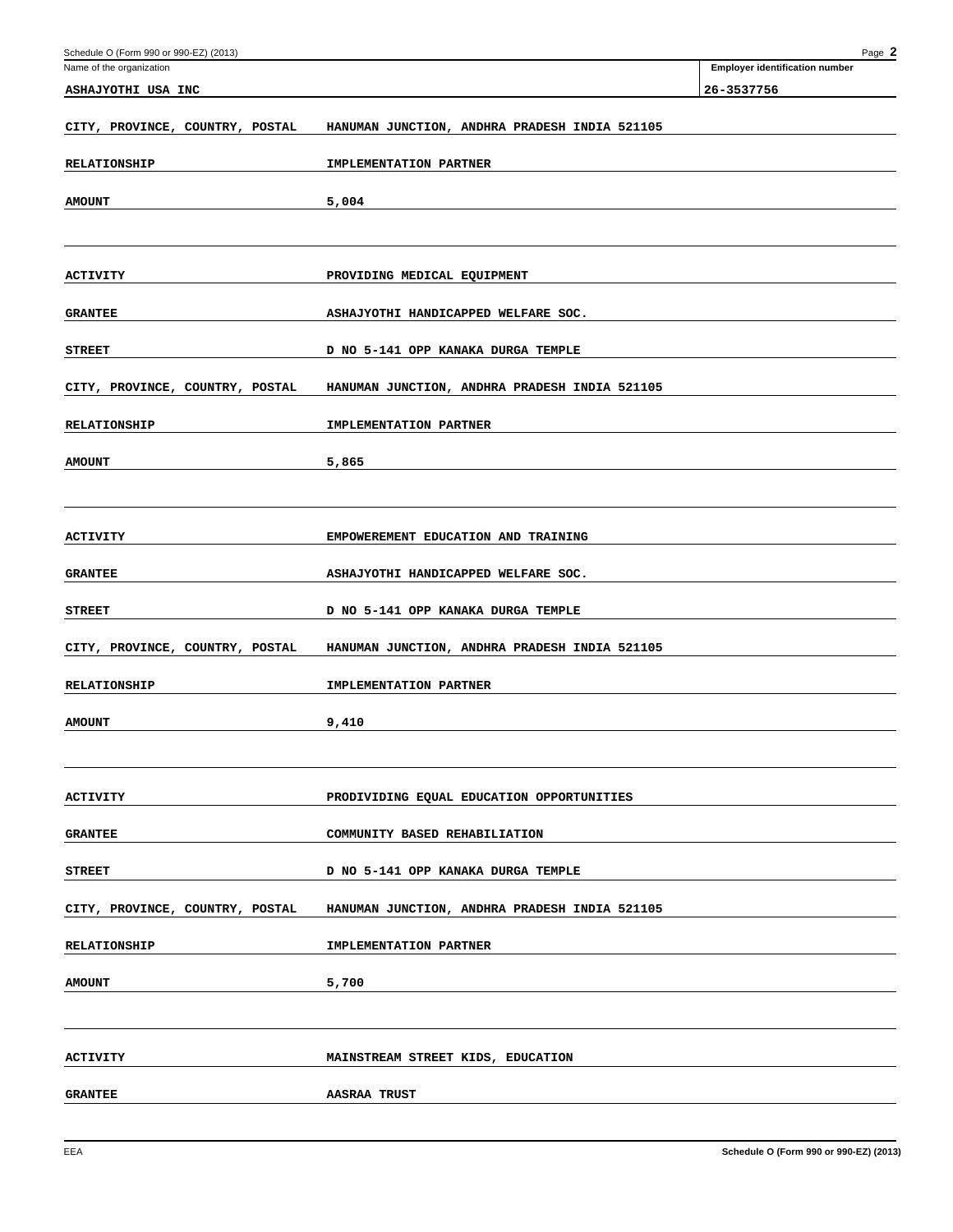| Schedule O (Form 990 or 990-EZ) (2013) |                        | Page 2                                |
|----------------------------------------|------------------------|---------------------------------------|
| Name of the organization               |                        | <b>Employer identification number</b> |
| ASHAJYOTHI USA INC                     |                        | 26-3537756                            |
| <b>STREET</b>                          | 119/1 VASANT VIHAR     |                                       |
| CITY, PROVINCE, COUNTRY, POSTAL        | DEHRADUN, INDIA 248006 |                                       |
| <b>RELATIONSHIP</b>                    | IMPLEMENTATION PARTNER |                                       |
| <b>AMOUNT</b>                          | 4,000                  |                                       |
|                                        |                        |                                       |

# **02. Description of other expenses (Part I, line 16)**

| <b>DESCRIPTION</b>       | <b>AMOUNT</b> |  |
|--------------------------|---------------|--|
|                          |               |  |
| <b>BANK CHARGES</b>      | 1,387         |  |
|                          |               |  |
| <b>WIRE CHARGES</b>      | 304           |  |
|                          |               |  |
| PAYPAL FEES              | 260           |  |
|                          |               |  |
| PO BOX FEES              | 35            |  |
|                          |               |  |
| PROFESSIONAL FEES        | 1,200         |  |
|                          |               |  |
| PERMITS AND LICENSES     | 25            |  |
|                          |               |  |
| WEBSITE MAINTENANCE      | 203           |  |
|                          |               |  |
| FOREIGN TRANSACTION FEES | 51            |  |
|                          |               |  |
| OFFICE EXPENSES          | 494           |  |
|                          |               |  |

## **03. Other changes in net assets or fund balances (Part I, line 20)**

| <b>DESCRIPTION</b> | <b>AMOUNT</b>                                                                             |  |
|--------------------|-------------------------------------------------------------------------------------------|--|
|                    |                                                                                           |  |
|                    | (4,584)<br>TRANSFER AMOUNT DUPLICATED IN 2012                                             |  |
|                    |                                                                                           |  |
|                    | TRANSFER AMOUNT FROM CHECKING ACCOUNT TO PAYPAL ACCOUNT WAS DUPLICATED ON THE PREVIOUS    |  |
|                    |                                                                                           |  |
|                    | YEAR RETURN. THE CORRET NET ASSETS OR FUND BALANCES AT BEGINNING OF YEAR SHOULD HAVE BEEN |  |
|                    |                                                                                           |  |
|                    | \$39,906. THIS ENTRY CORRECTS THIS BALANCE.                                               |  |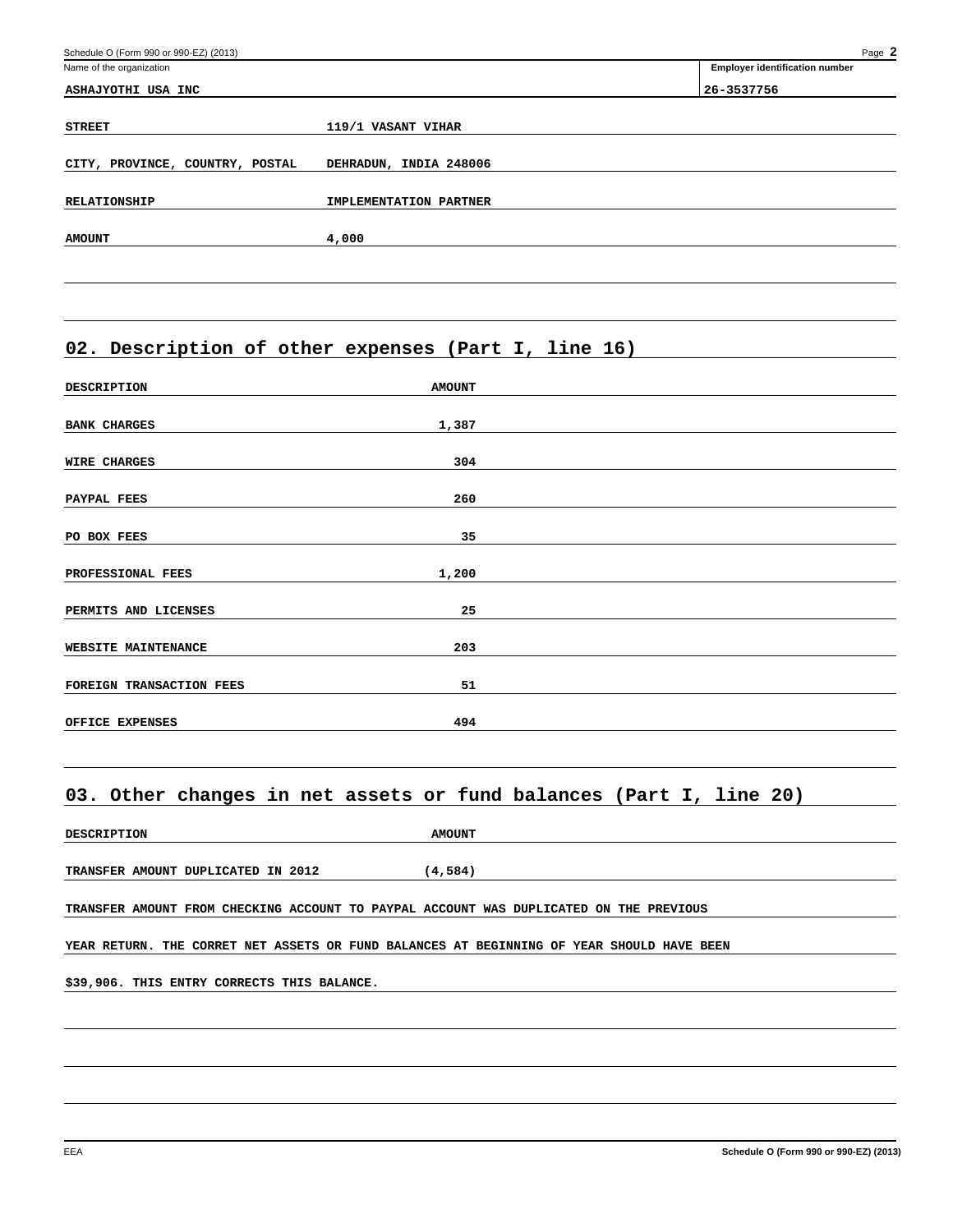(Rev. January 2014)

Department of the Treasury Internal Revenue Service

# **Application for Extension of Time To File an Exempt Organization Return**

OMB No. 1545-1709

X

 $\Box$ 

 $\bigcap$  1

|  |  |  | File a separate application for each return. |  |  |
|--|--|--|----------------------------------------------|--|--|
|--|--|--|----------------------------------------------|--|--|

**Information about Form 8868 and its instructions is at www.irs.gov/form8868.**

If you are filing for an Automatic 3-Month Extension, complete only Part I and check this box ..................

If you are filing for an **Additional (Not Automatic) 3-Month Extension, complete only Part II** (on page 2 of this form).

**Do not complete Part II unless** you have already been granted an automatic 3-month extension on a previously filed Form 8868.

**Electronic filing (e-file).** You can electronically file Form 8868 if you need a 3-month automatic extension of time to file (6 months for a corporation required to file Form 990-T), or an additional (not automatic) 3-month extension of time. You can electronically file Form 8868 to request an extension of time to file any of the forms listed in Part I or Part II with the exception of Form 8870, Information Return for Transfers Associated With Certain Personal Benefit Contracts, which must be sent to the IRS in paper format (see instructions). For more details on the electronic filing of this form, visit www.irs.gov/efile and click on e-file for Charities & Nonprofits.

### **Part I Automatic 3-Month Extension of Time.** Only submit original (no copies needed).

A corporation required to file Form 990-T and requesting an automatic 6-month extension - check this box and complete Part I only All other corporations (including 1120-C filers), partnerships, REMICs, and trusts must use Form 7004 to request an extension of time ................................................................

to file income tax returns.

**Enter filer's identifying number, see instructions**

................

| Type or                    | Name of exempt organization or other filer, see instructions.                            | Employer identification number (EIN) or |  |  |  |  |
|----------------------------|------------------------------------------------------------------------------------------|-----------------------------------------|--|--|--|--|
| print                      | ASHAJYOTHI USA INC                                                                       | 26-3537756                              |  |  |  |  |
| File by the                | Number, street, and room or suite no. If a P.O. box, see instructions.                   | Social security number (SSN)            |  |  |  |  |
| due date for               | PO BOX 2613                                                                              |                                         |  |  |  |  |
| filing your<br>return. See | City, town or post office, state, and ZIP code. For a foreign address, see instructions. |                                         |  |  |  |  |
| instructions.              | FRISCO, TX 75034                                                                         |                                         |  |  |  |  |

Enter the Return code for the return that this application is for (file a separate application for each return)

| Application                              | Return | Application                       | Return |
|------------------------------------------|--------|-----------------------------------|--------|
| <b>Is For</b>                            | Code   | <b>Is For</b>                     | Code   |
| Form 990 or Form 990-EZ                  | 01     | Form 990-T (corporation)          | 07     |
| Form 990-BL                              | 02     | Form 1041-A                       | 08     |
| Form 4720 (individual)                   | 03     | Form 4720 (other than individual) | 09     |
| Form 990-PF                              | 04     | Form 5227                         | 10     |
| Form 990-T (sec. 401(a) or 408(a) trust) | 05     | Form 6069                         | 11     |
| Form 990-T (trust other than above)      | 06     | Form 8870                         | 12     |

• The books are in the care of **RAVI KANTAMSETTY, 4188 FOREST PARK LN, TX 75033**

|    | FAX No. $▶$<br>Telephone No.<br>$214 - 682 - 3905$                                                                                         |              |   |  |  |  |
|----|--------------------------------------------------------------------------------------------------------------------------------------------|--------------|---|--|--|--|
|    | • If the organization does not have an office or place of business in the United States, check this box                                    |              |   |  |  |  |
|    | • If this is for a Group Return, enter the organization's four digit Group Exemption Number (GEN)                                          | . If this is |   |  |  |  |
|    | for the whole group, check this box $\ldots \ldots \cdot \cdot \cdot$ If it is for part of the group, check this box                       | and attach   |   |  |  |  |
|    | a list with the names and EINs of all members the extension is for.                                                                        |              |   |  |  |  |
| 1  | I request an automatic 3-month (6 months for a corporation required to file Form 990-T) extension of time                                  |              |   |  |  |  |
|    | 12-15, 20 14, to file the exempt organization return for the organization named above. The extension is<br>until                           |              |   |  |  |  |
|    | for the organization's return for:                                                                                                         |              |   |  |  |  |
|    | calendar year 20 or                                                                                                                        |              |   |  |  |  |
|    |                                                                                                                                            |              |   |  |  |  |
|    | $\overline{X}$ tax year beginning<br>05-01, 2013, and ending<br>04-30                                                                      | , 2014.      |   |  |  |  |
| 2  | Final return<br>If the tax year entered in line 1 is for less than 12 months, check reason:<br>Initial return                              |              |   |  |  |  |
|    | Change in accounting period                                                                                                                |              |   |  |  |  |
| За | If this application is for Forms 990-BL, 990-PF, 990-T, 4720, or 6069, enter the tentative tax, less any                                   |              |   |  |  |  |
|    | nonrefundable credits. See instructions.                                                                                                   | 3a           | S |  |  |  |
|    | If this application is for Forms 990-PF, 990-T, 4720, or 6069, enter any refundable credits and                                            |              |   |  |  |  |
|    | estimated tax payments made. Include any prior year overpayment allowed as a credit.<br>3b<br>5                                            |              |   |  |  |  |
|    | c Balance due. Subtract line 3b from line 3a. Include your payment with this form, if required, by using                                   |              |   |  |  |  |
|    | EFTPS (Electronic Federal Tax Payment System). See instructions.                                                                           | 3c           |   |  |  |  |
|    | Caution. If you are going to make an electronic funds withdrawal (direct debit) with this Form 8868, see Form 8453-EO and Form 8879-EO for |              |   |  |  |  |
|    | payment instructions.                                                                                                                      |              |   |  |  |  |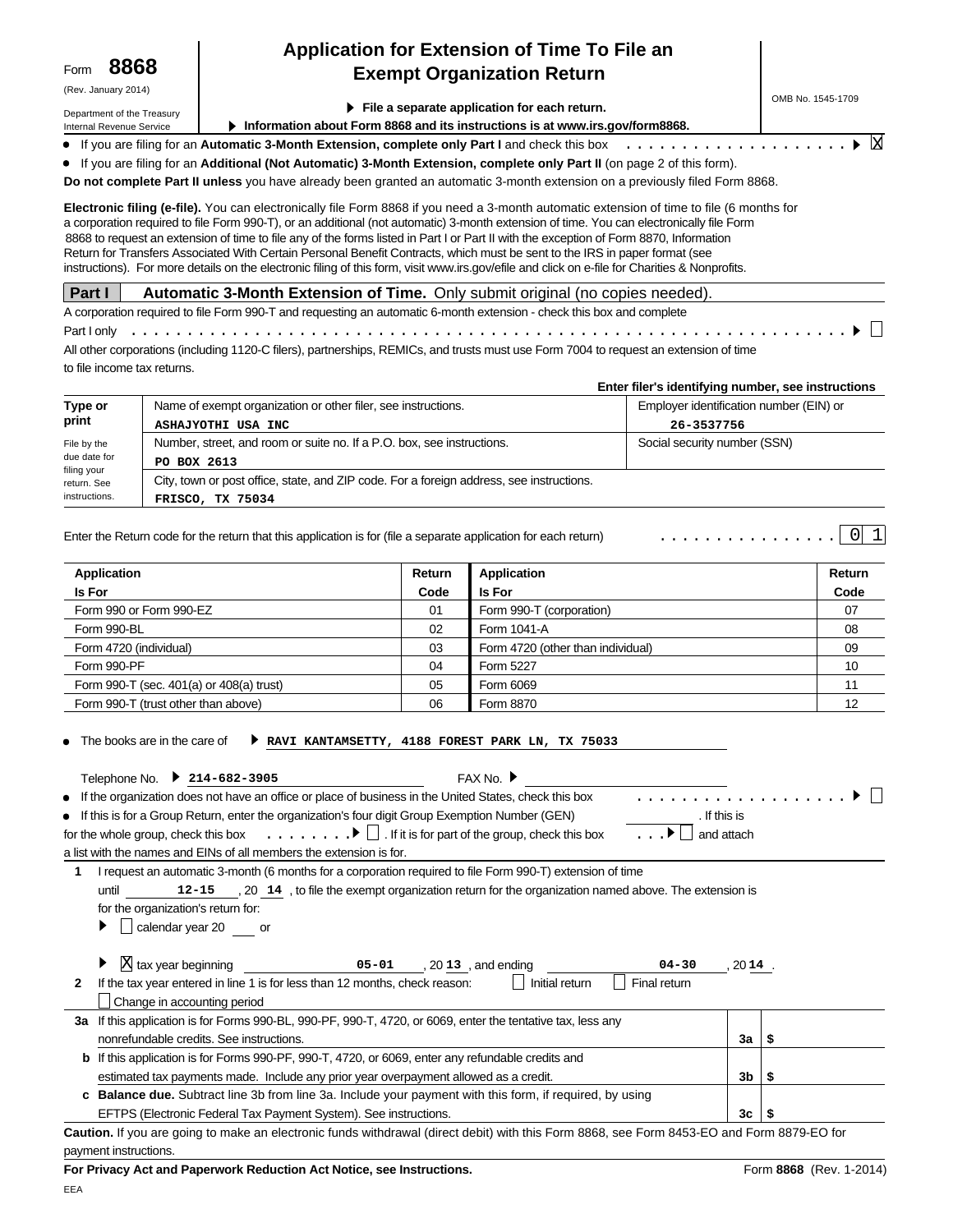

## **IRS e-file Signature Authorization for an Exempt Organization**

For calendar year 2013, or fiscal year beginning  $05 - 01 - 2013$ **05-01-2013 04-30-2014** OMB No. 1545-1878

**2013**

| Department of the Treasury  |  |  |  |  |
|-----------------------------|--|--|--|--|
| Internal Revenue Service    |  |  |  |  |
| Name of exempt organization |  |  |  |  |

**Do not send to the IRS. Keep for your records.**

**Information about Form 8879-EO and its instructions is at www.irs.gov/form8879eo.**

**Employer identification number**

**ASHAJYOTHI USA INC 26-3537756**

Name and title of officer

#### **RAVI KANTAMSETTY, PRESIDENT/CEO**

| Part I | Type of Return and Return Information (Whole Dollars Only)                                                                                          |        |
|--------|-----------------------------------------------------------------------------------------------------------------------------------------------------|--------|
|        | Check the box for the return for which you are using this Form 8879-EO and enter the applicable amount, if any, from the return. If you             |        |
|        | check the box on line 1a, 2a, 3a, 4a, or 5a, below, and the amount on that line for the return being filed with this form was blank, then           |        |
|        | leave line 1b, 2b, 3b, 4b, or 5b, whichever is applicable, blank (do not enter -0-). But, if you entered -0- on the return, then enter -0- on       |        |
|        | the applicable line below. Do not complete more than 1 line in Part I.                                                                              |        |
|        | 1a Form 990 check here<br><b>b</b> Total revenue, if any (Form 990, Part VIII, column (A), line 12) $\ldots \ldots \ldots \ldots$                   |        |
|        | $\triangleright$ X<br><b>b</b> Total revenue, if any (Form 990-EZ, line 9) $\ldots \ldots \ldots \ldots \ldots \ldots$<br>2a Form 990-EZ check here | 77,523 |
|        | <b>b</b> Total tax (Form 1120-POL, line 22) $\ldots \ldots \ldots \ldots \ldots \ldots \ldots \ldots 3b$<br>3a Form 1120-POL check here             |        |
|        | <b>b</b> Tax based on investment income (Form 990-PF, Part VI, line 5) $\ldots \ldots$<br>4a Form 990-PF check here                                 |        |
|        | 5a Form 8868 check here ▶<br><b>Balance Due</b> (Form 8868, Part I, line 3c or Part II, line 8c) 5b<br>b                                            |        |

#### **Part II Declaration and Signature Authorization of Officer**

| Under penalties of perjury, I declare that I am an officer of the above organization and that I have examined a copy of the               |
|-------------------------------------------------------------------------------------------------------------------------------------------|
| organization's 2013 electronic return and accompanying schedules and statements and to the best of my knowledge and belief, they          |
| are true, correct, and complete. I further declare that the amount in Part I above is the amount shown on the copy of the                 |
| organization's electronic return. I consent to allow my intermediate service provider, transmitter, or electronic return originator (ERO) |
| to send the organization's return to the IRS and to receive from the IRS (a) an acknowledgement of receipt or reason for rejection of     |
| the transmission, (b) the reason for any delay in processing the return or refund, and (c) the date of any refund. If applicable, I       |
| authorize the U.S. Treasury and its designated Financial Agent to initiate an electronic funds withdrawal (direct debit) entry to the     |
| financial institution account indicated in the tax preparation software for payment of the organization's federal taxes owed on this      |
| return and the financial institution to debit the entry to this account. To revoke a payment, I must contact the U.S. Treasury Financial  |
| Agent at 1-888-353-4537 no later than 2 business days prior to the payment (settlement) date. I also authorize the financial institutions |
| involved in the processing of the electronic payment of taxes to receive confidential information necessary to answer inquiries and       |
| resolve issues related to the payment. I have selected a personal identification number (PIN) as my signature for the organization's      |
| electronic return and, if applicable, the organization's consent to electronic funds withdrawal.                                          |
| Officer's PIN: check one box only                                                                                                         |

| Χ | authorize            |  | HERKULES TAX & ACCOUNTING |                         | to enter my PIN | 53248                  | as my signature |
|---|----------------------|--|---------------------------|-------------------------|-----------------|------------------------|-----------------|
|   | <b>ERO firm name</b> |  |                           | Enter five numbers, but |                 |                        |                 |
|   |                      |  |                           |                         |                 | do not enter all zeros |                 |

on the organization's tax year 2013 electronically filed return. If I have indicated within this return that a copy of the return is being filed with a state agency(ies) regulating charities as part of the IRS Fed/State program, I also authorize the aforementioned ERO to enter my PIN on the return's disclosure consent screen.

As an officer of the organization, I will enter my PIN as my signature on the organization's tax year 2013 electronically filed return. If I have indicated within this return that a copy of the return is being filed with a state agency(ies) regulating charities as part of the IRS Fed/State program, I will enter my PIN on the return's disclosure consent screen.

| Officer's signature                                                                                                                                                                                                                                                                                                                                    | $10 - 03 - 2014$<br>Date I              |
|--------------------------------------------------------------------------------------------------------------------------------------------------------------------------------------------------------------------------------------------------------------------------------------------------------------------------------------------------------|-----------------------------------------|
| Part III<br><b>Certification and Authentication</b>                                                                                                                                                                                                                                                                                                    |                                         |
| <b>ERO's EFIN/PIN.</b> Enter your six-digit electronic filing identification                                                                                                                                                                                                                                                                           |                                         |
| number (EFIN) followed by your five-digit self-selected PIN.                                                                                                                                                                                                                                                                                           | 154191<br>31477                         |
|                                                                                                                                                                                                                                                                                                                                                        | do not enter all zeros                  |
| I certify that the above numeric entry is my PIN, which is my signature on the 2013 electronically filed return for the organization<br>indicated above. I confirm that I am submitting this return in accordance with the requirements of Pub. 4163, Modernized e-File (MeF)<br>Information for Authorized IRS e-file Providers for Business Returns. |                                         |
| ERO's signature                                                                                                                                                                                                                                                                                                                                        | $10 - 09 - 2014$<br>Date $\overline{ }$ |
|                                                                                                                                                                                                                                                                                                                                                        |                                         |
| <b>ERO Must Retain This Form - See Instructions</b>                                                                                                                                                                                                                                                                                                    |                                         |
| Do Not Submit This Form To the IRS Unless Requested To Do So                                                                                                                                                                                                                                                                                           |                                         |

**For Paperwork Reduction Act Notice, see instructions.**

Form **8879-EO** (2013)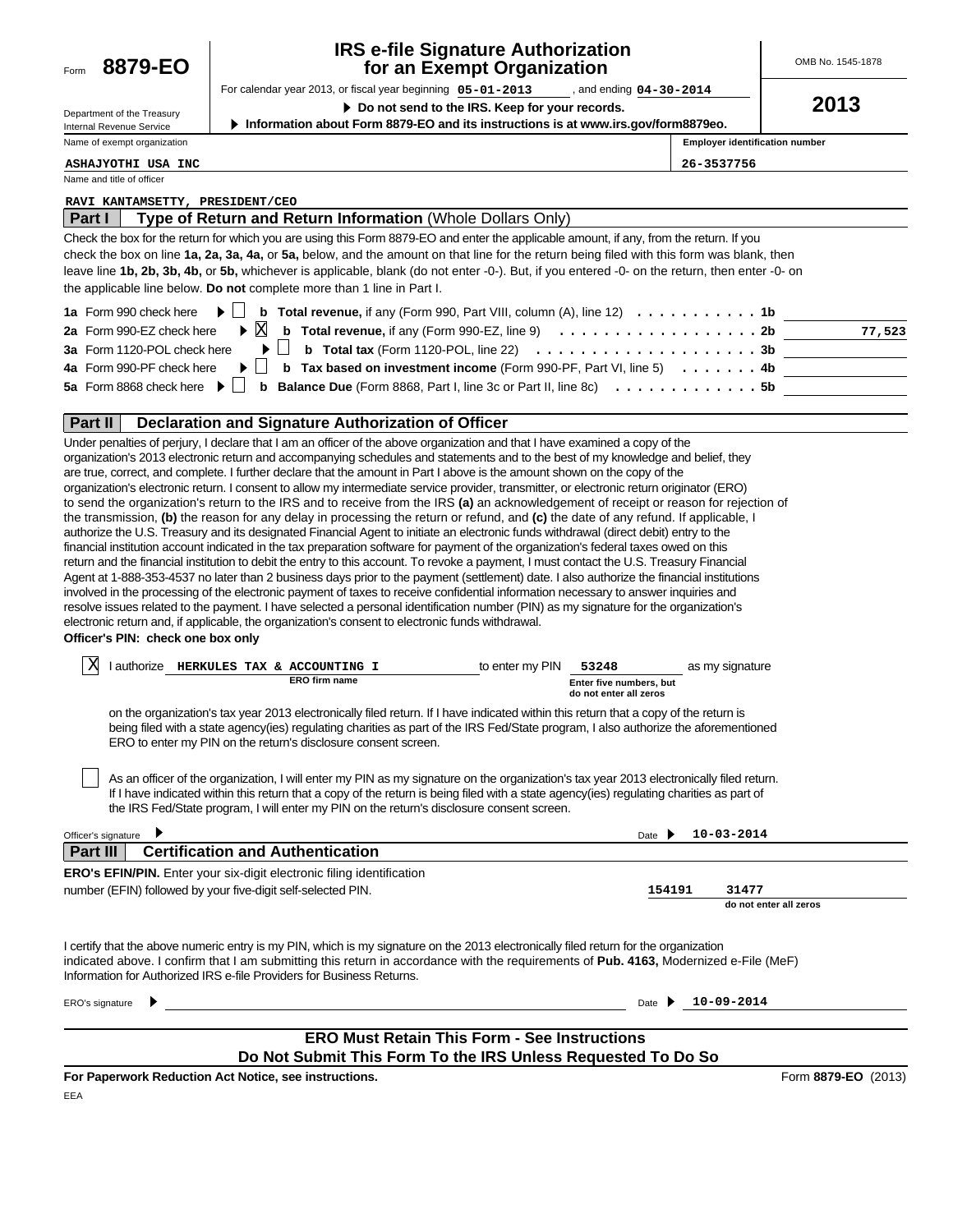$Name(s)$  as shown on return

# **990 2013 2013 2014 2015 2015 2015 2015 2015 2015 2015 2015 2015 2015 2015 2015 2015 2015 2015 2015 2015 2015 2015 2015 2015 2015 2015 2015 2015 2015 2015 2015**

 $_{\text{Page}}^{2013}$ 

ASHAJYOTHI USA INC 26-3537756

## **DIRECT EXPENSES FROM FUNDRAISING EVENTS**

| Description                       | Amount |
|-----------------------------------|--------|
| SWARANJALI EVENT<br>VENUE BOOKING | 839    |
| MISSION PEAK WALKATHON            | 44 C   |
| EVENT<br>г. д                     | 90     |
| Total:                            | 1,369  |
|                                   |        |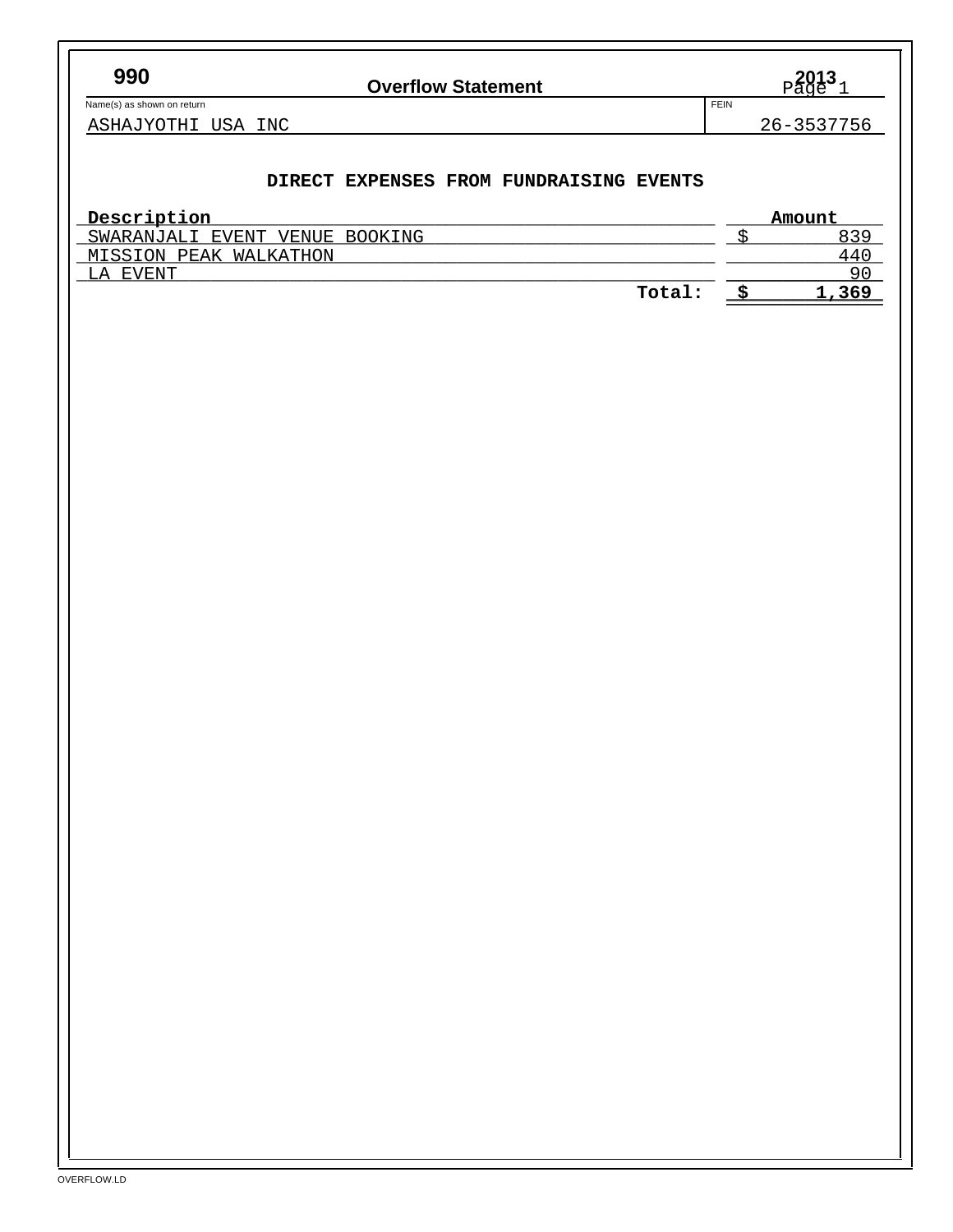| Form 990                  | Schedule |      | A, Line 5 - Excess 2% Limitation Contributors |                        |                        |                                |                                                          |
|---------------------------|----------|------|-----------------------------------------------|------------------------|------------------------|--------------------------------|----------------------------------------------------------|
| Worksheet                 |          |      | (Keep for your records)                       |                        |                        |                                | 2013                                                     |
| Name of the organization  |          |      |                                               |                        |                        | Employer identification number |                                                          |
| ASHAJYOTHI USA INC        |          |      |                                               |                        |                        | 26-3537756                     |                                                          |
|                           | ම        | ê    | $\widehat{\mathbf{e}}$                        | $\widehat{\mathbf{c}}$ | $\widehat{\mathbf{e}}$ | $\epsilon$                     | $\widehat{\mathbf{e}}$                                   |
| Name                      | 2009     | 2010 | 2011                                          | 2012                   | 2013                   | Total                          | Excess contributions<br>the 2% limit)<br>(col. (f) minus |
| <b>HARNATH KANUKOLANU</b> |          |      | 9,560                                         | 6,767                  | 5,000                  | 21,327                         | 15,688                                                   |
| SUDHAKAR RAMAKRISHN       |          |      |                                               |                        | 5,000                  | 5,000                          |                                                          |
|                           |          |      |                                               |                        |                        |                                |                                                          |

TOTAL

 $\frac{15,688}{2}$  $\frac{15,688}{\sqrt{25}}$ **TOTAL 15,688**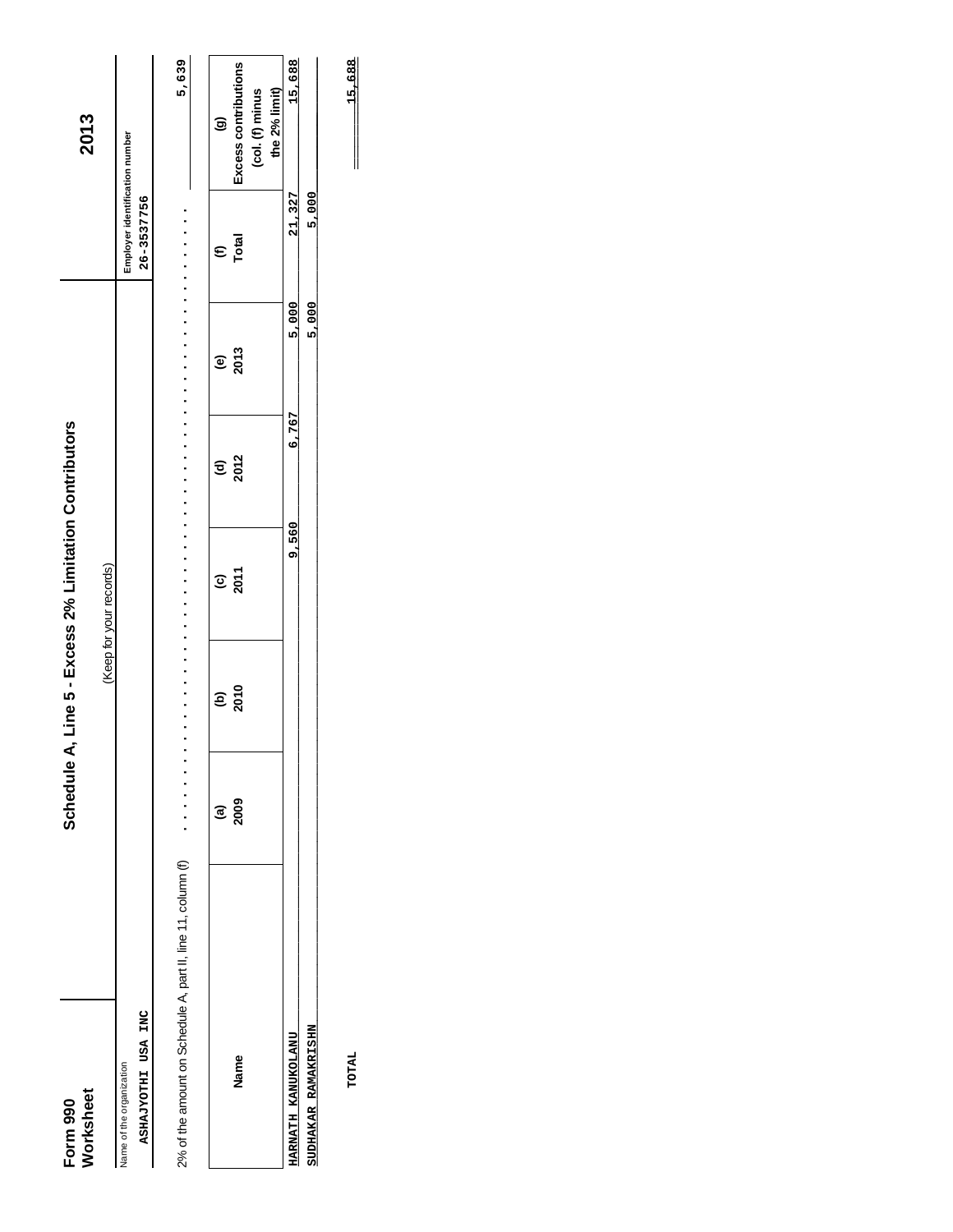| 990                                                                                                       |  |  | <b>Tax Exempt</b><br><b>Diagnostic Summary</b> |  | 2013                                    |
|-----------------------------------------------------------------------------------------------------------|--|--|------------------------------------------------|--|-----------------------------------------|
| Name<br>ASHAJYOTHI USA INC                                                                                |  |  |                                                |  | Employer Identification #<br>26-3537756 |
| Demographics<br>$(214)682 - 3905$<br>Phone:<br><b>Mailing Address:</b><br>PO BOX 2613<br>FRISCO, TX 75034 |  |  |                                                |  |                                         |
| ТX<br><b>Resident State:</b>                                                                              |  |  |                                                |  |                                         |
| <b>Diagnostics</b><br>Date: $10-09-2014$<br>PIOTR SUWALA CPA<br>Preparer:<br>Invoice:                     |  |  |                                                |  |                                         |
| <b>Return Information</b>                                                                                 |  |  |                                                |  |                                         |

|                             | 2013    | 2012 Federal   |
|-----------------------------|---------|----------------|
| Item on Return              | Federal | (If available) |
| <b>Total Revenue</b>        | 77,523  |                |
| <b>Total Expenses</b>       | 55,504  |                |
| <b>Net Excess (Deficit)</b> | 22,019  |                |
| <b>Net Assets or Fund</b>   |         |                |
| <b>Balances</b>             | 61,925  | 44,490         |

### **State/City Information**

| <b>State/City</b> | <b>Faxable</b> | ™otal    | Change Fund | UBIT | Total | <b>Refund/</b> |
|-------------------|----------------|----------|-------------|------|-------|----------------|
|                   | .∢evenue       | Expenses | Balance     |      | Гах   | (Balance Due)  |